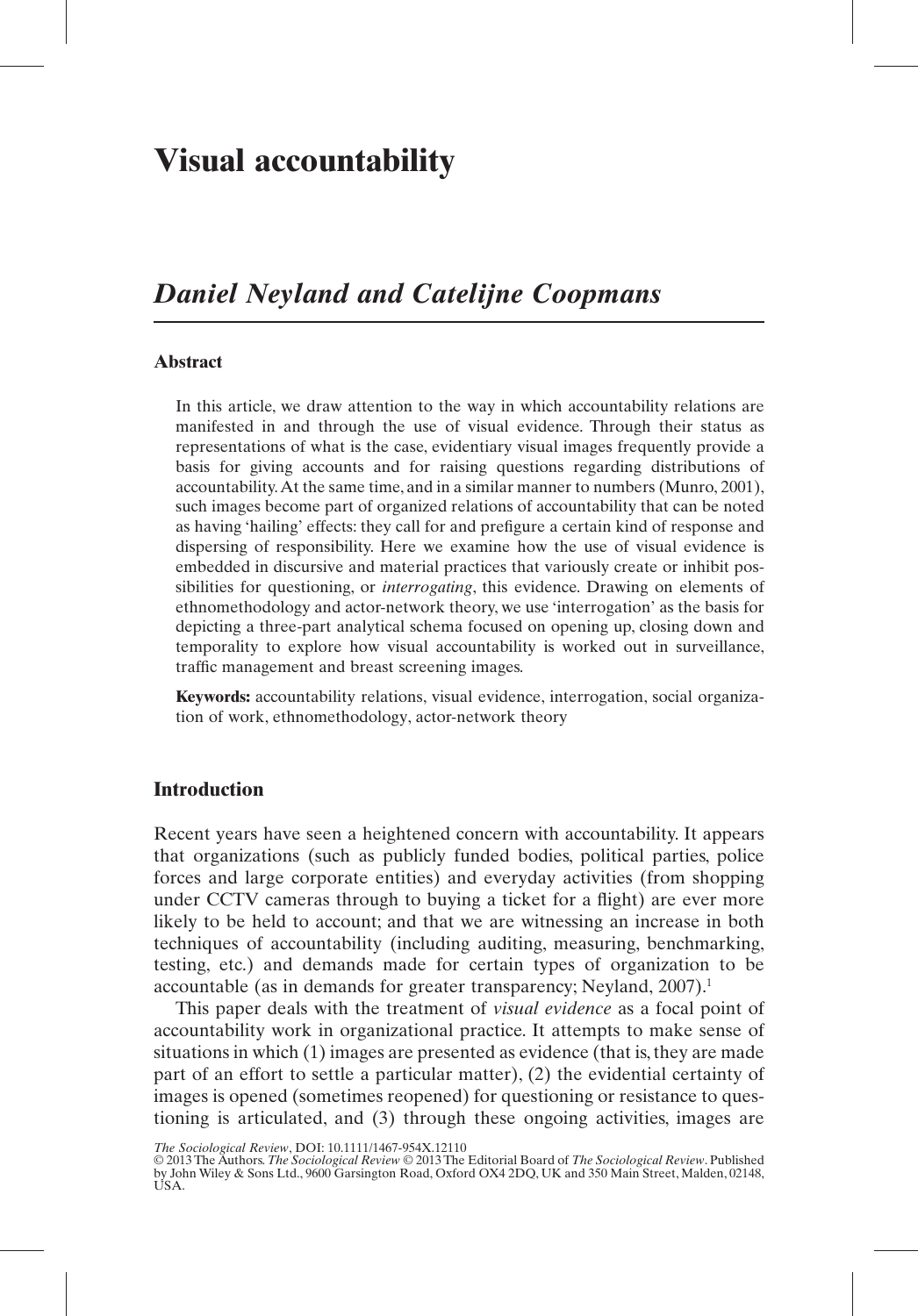invested with the ability to organize accountability relations. In such situations, images are articulated together with, and as part of, sets of relations that establish what course of action needs to follow from the developing understanding of their nature and status as evidence. This happens, for example, through establishing who (or what) can be held to account for image quality, through locating relevant features in the image, and through determining when and to whom visual evidence is presented and circulated.

In social theory, accountability and the visual are frequently seen as particularly intertwined.The use of the term 'account-able' in ethnomethodology, for example, already means both observable and reportable: it refers to 'situated practices of looking-and-telling' (Garfinkel, 1967: 1). In Foucauldianinspired analyses, visibility is noted as central to the disciplining of people (eg through surveillance: Foucault, 1977, 1980; Cooper, 1993; cf. Yar, 2003) as well as processes or practices (eg through enterprise resource planning software: Quattrone and Hopper, 2006). Practical and metaphorical slippage between making things visible, making them count and instituting accountable ways of dealing with them, indicates this intertwining of the visual and accountability. In relation to such familiar repertoires, this paper will suggest that an important, but under-researched, aspect of visual accountability are the practical arrangements in which visual evidence becomes (or is inhibited from being) subject to *interrogation*. 'Interrogation' is often associated with the questioning of persons ('esp. closely or in a formal manner', *Oxford English Diction* $ary$ ;<sup>2</sup> however, we use it here in the more general sense of 'examination by questions'.Where visual images are presented and treated as evidence, it is not just *what* they show, but also their *capacity* to show some thing – their status as a persuasive, definitive record – that may, or may not be, contested. By seeking to redistribute the accountability relations upon which the status of a visual image is premised, acts of interrogation make such relations apparent.

The import of working towards a repertoire for studying visual evidence in conjunction with the distribution of accountabilities is at least twofold. First, it lies in recognizing how forms of visual evidence such as photographs, video records, medical images and visualizations produced with scientific instrumentation '*enter into* accountability relationships' (Munro, 1996: 2, emphasis added) just like output charts, budget reports and other numerical accounts (Munro, 1996). Since such images are made part of an effort to settle a particular matter, they become ingrained with the material arrangements and practices in and through which relations of holding and being held to account unfold, are sustained or are altered. Studying these arrangements and practices remains a powerful way for sociologists to understand, map and critique different conceptions of agency (Callon and Law, 2005). While this first point speaks to concerns with accountability, the paper also contributes to the sociological study of visual evidence. Through the influence of science and technology studies and cultural studies, it has become a commonplace to say that, no matter how unassailable a photograph or other piece of visual evidence may seem, it can always be deconstructed as in some way ambiguous (supporting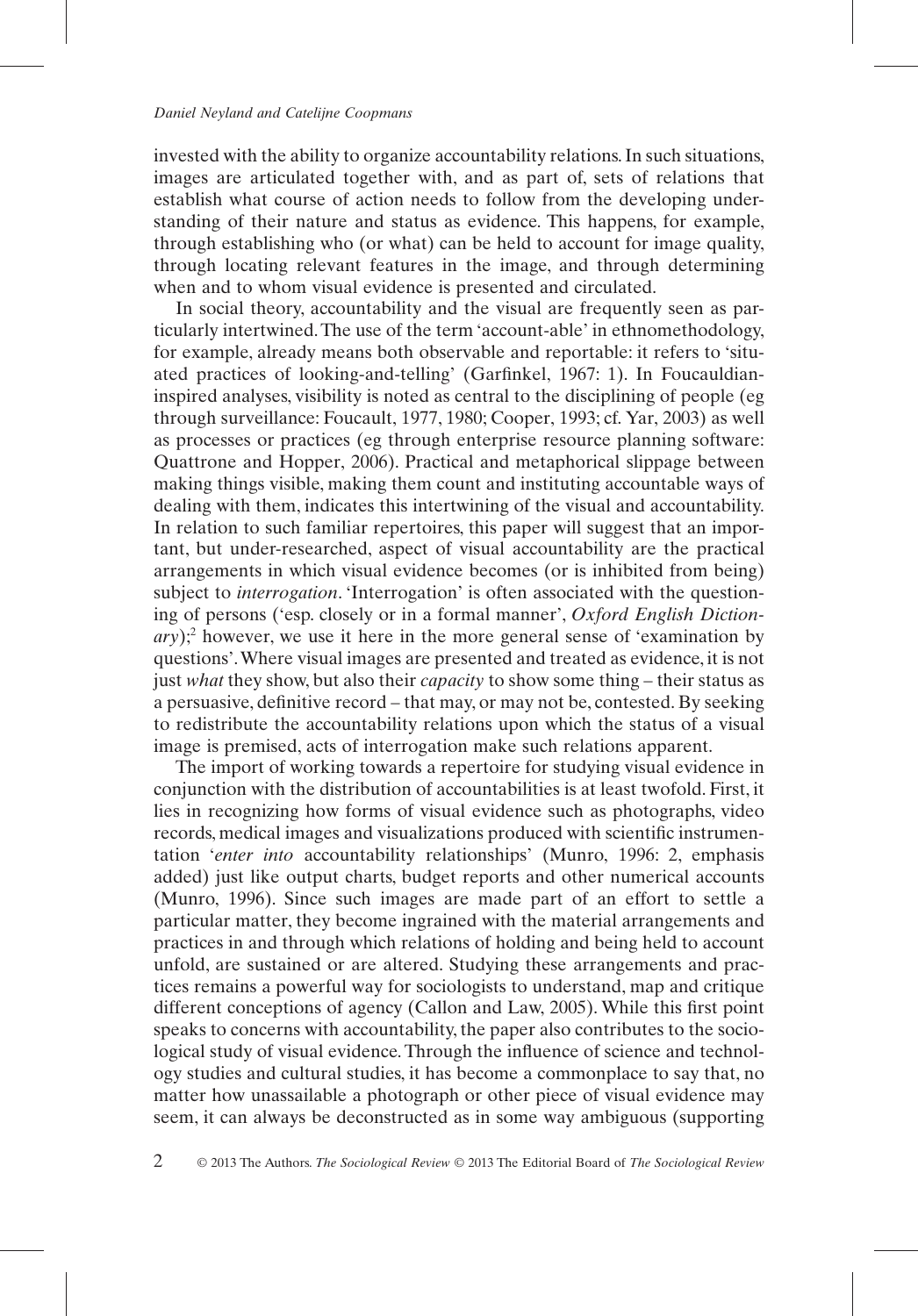multiple and even opposing claims), or partial (putting forward a particular point of view). In this paper, we offer a subtle development of that point: how visual evidence is treated, and whether or not it becomes subject to attempts at deconstruction, is not a simple matter of, for example, in whose interest it is to treat visual evidence as stable or unstable, but is the upshot of the arrangements governing the production, circulation and contestability of such evidence. In sum, examining organizational accountabilities and visual evidence together can produce refinements in the sociological conceptualization of both fields of enquiry.

In what follows, we will start by suggesting that the sensibilities of both ethnomethodology and actor-network theory offer useful starting points for an exploration of visual accountability. Ethnomethodology orients us toward the moment-to-moment sense-making that displays the methods through which social order is 'done', whereas actor-network theory focuses our attention on the relational organization and distribution of material effects and ontological difference. Drawing on these two approaches, as well as the synthetic sociological contributions to the study of accountability made by Munro (1996, 2001, 2004), we develop a repertoire for studying visual evidence in conjunction with the distribution of accountabilities – a repertoire that centres on the notion of 'interrogation'. We then explore how visual accountability operates in practice on the basis of three empirical studies: one on surveillance images, one on traffic management and one on breast screening.These allow us to elaborate how particular organizational arrangements appear to open up or close down possibilities for interrogating (previously settled) features of visual evidence. The distribution of accountability relations is made prominent and contentious through these processes of opening up and closing down. In addition, these processes sensitize us to the temporal dimension of interrogation, namely the way in which the use of visual evidence is meshed with attempts to project the basis for organizational action back to the past, onto the present and into the future.

# **Accountability, visual evidence and organization**

Scott and Lyman (1968: 46) define 'accounts' as 'statements made to explain untoward behavior and bridge the gap between actions and expectations'.The implication is that an account is offered on a specific occasion during which we feel called to respond; these responses, according to Scott and Lyman, tend to take the form of excuses (accepting that one has committed the action for which one is being held to account, but denying full responsibility) or justifications (accepting that one has committed the action, but asserting its 'positive value in the face of a claim to the contrary'; 1968: 51). By contemporary standards, this treatment of accounts is rather limited. Munro (1996: 2) argues that the study of accounts and accountability should move 'between accounts as stories, explanations and reasons for conduct on the one hand and accounts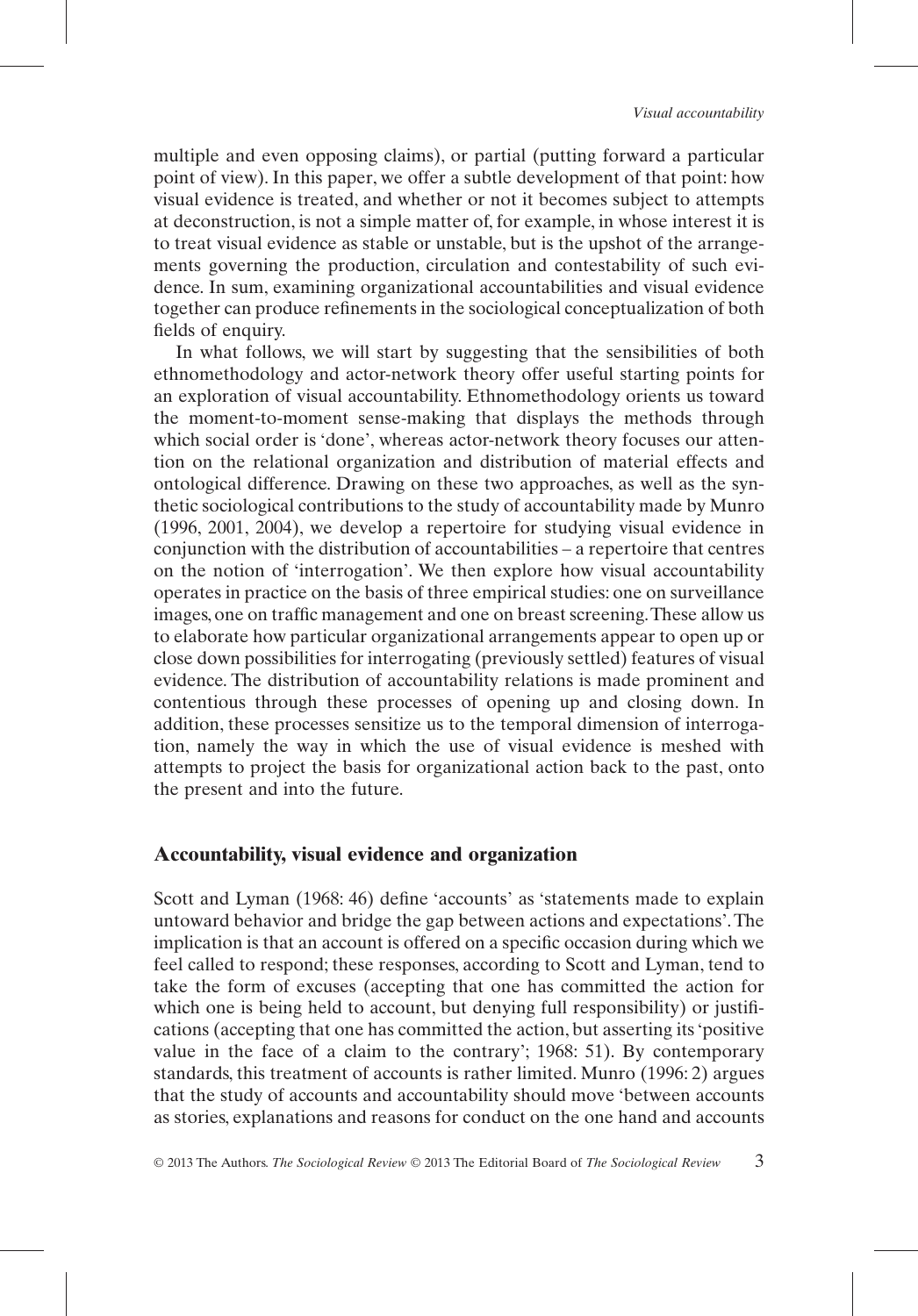as coded representations, records, often in the form of numbers, on the other hand'. While the first understanding of accounts roughly maps onto Scott and Lyman's definition, the second one opens the door to examining the material orderings in which the production and consumption of accounts is instantiated. Each of these two senses of account has an effect on, and pre-figures, the other.A negative variance in a budgeting process, for example, is a situation in which 'it is numbers themselves [rather than a human agent] which seem to "call" the employee to account' (Munro, 2001: 476). This attention for the materiality of the artefacts with which accounts are produced and consumed resonates with other authors' focus on the *work* of accountability, such as Strathern's (2000a, 2002) study of the unintended and unexpected consequences of university accountability, and Power's (1997) assessment of the societal consequences of audit rationales.<sup>3</sup> These authors focus on everyday organizational practices and experiences as pivotal in creating, maintaining and sometimes also changing, a workable sense of what it might mean to hold, and be held, to account. Carrying forward this emphasis on accountability in practice, Neyland and Woolgar (2002) argue that a crucial feature of everyday 'accountability sensitive' work is the identification of relevant audiences for the discharge of accountability. Congruent with this strand of inquiry that aims to locate accountability relations as emerging in and through everyday practices premised on particular distributions of materials and devices, we find that existing literature provides two well-articulated bases for considering *visual* accountability. One is concerned with the accountable use and interpretation of visual evidence, and the other with how the visual is implicated in the distribution of relations of power and possibilities for action.

The first basis for considering visual accountability – most clearly manifested in ethnomethodological studies of work – is oriented to the question of accountable use and interpretation of visual evidence. Studies on *professional vision* (Goodwin, 1994) have teased out how those who routinely work with visual evidence learn and in practice manage to 'see' the phenomenon they are asked to assess 'for what it really is'. This involves a merging of visual perception with an understanding of the organizational relations and realities that make certain features worthy of note and attention. For example, Goodwin and Goodwin (1996) studied the work done by airport staff to orient their actions to the aeroplanes they are involved in coordinating. This does not involve straightforwardly looking at aeroplanes, but rather seeing aeroplanes within a web of activity involving the positioning of people, runways, aeroplanes and various other elements, which organizationally sustain a community of practice. Heath *et al*.'s (1999) work on London Underground train drivers similarly suggests that drivers do not only look at, for example, an approaching platform, but build accounts of scenes through regular, organizationally routinized means (also see Heath and Luff, 1999; Suchman, 1993). Even in situations when 'seeing' appears to rely entirely on visualization technologies such as laparoscopic video (Mondada, 2003), mammography (Hartswood *et al*., 2002), oceanographic sensors (Goodwin, 1995) or electron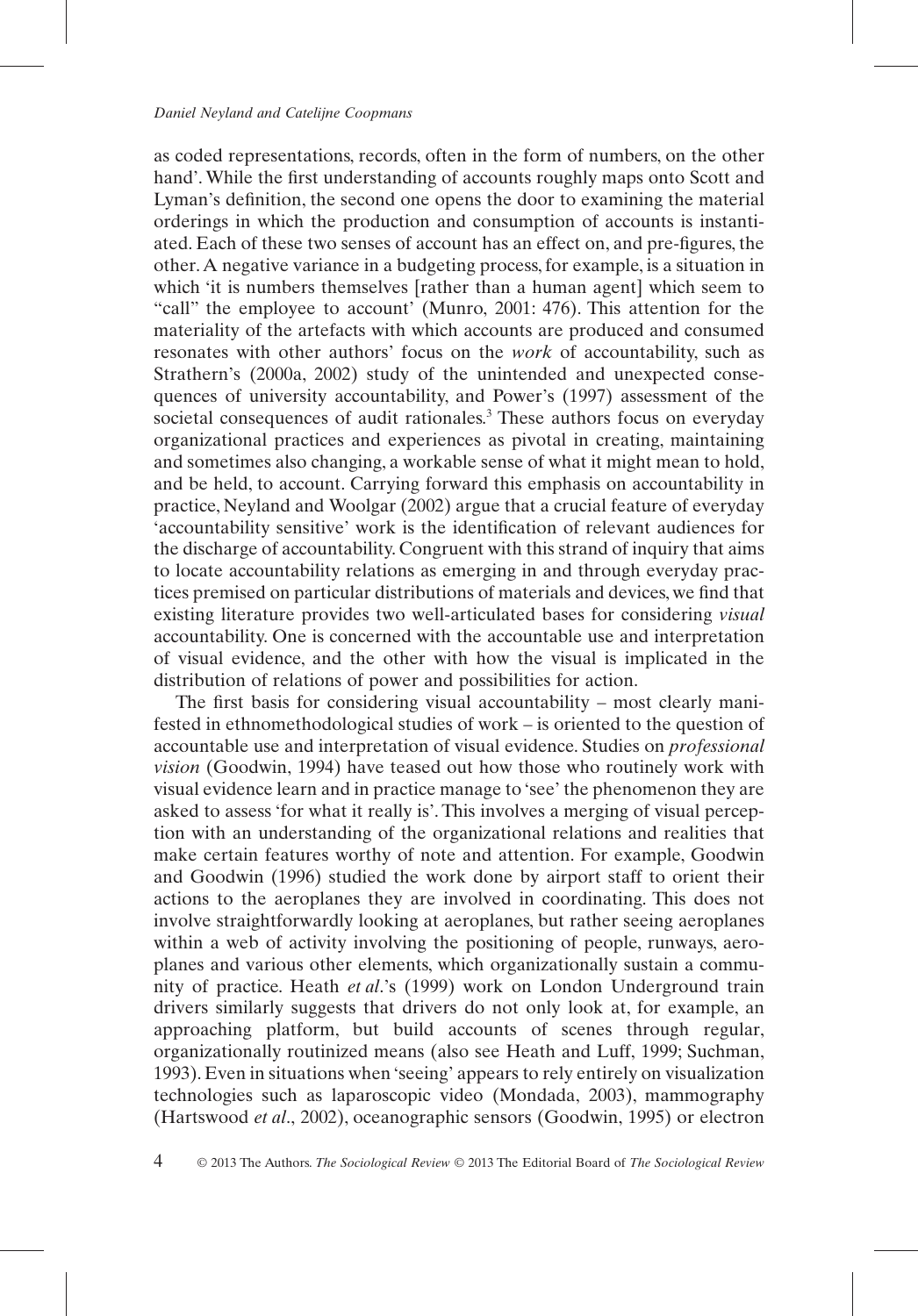microscopy (Lynch, 1985), 'seeing' involves an orientation to organizational relations and realities. Determinations of what a phenomenon 'really is' are reflexively tied to the practical purpose of working out what to do next. This can, and sometimes does, involve questioning an image's relation to the phenomenon in question – an example is how scientists practically identify and manage artefacts in scientific evidence (Lynch, 1985).

This research into visual accounts builds on a broader ethnomethodological interest in the ongoing, accountable accomplishment of sense. For example, a turn-taking sequence in a conversation (such as a greeting and response), is accountably achieved by the participants in a conversation and becomes a part of how the participants accomplish a sense of the conversation (Garfinkel, 1967; Sacks, 1995). Visual account-ability in organizational settings might also be oriented toward such turn-taking activity. Precisely to allow for detailed study of turn taking and, more generally, 'the complex interdependence of actions' (Hindmarsh, 2009: 994), many studies on professional vision rely on digital video recordings of the social and interactional production of work.4

A second basis for understanding visual accountability is focused on how the visual is implicated in the distribution of relations of power and possibilities for action (Fyfe and Law, 1988). Many authors in this space have found it useful to draw on actor-network theory in order to conceptualize images as 'actors' (or *actants*) which, through their links with other human and nonhuman constituents of an assemblage, help facilitate and constrain accounts.<sup>5</sup> In early actor-network descriptions of scientific knowledge production, 'inscriptions' such as graphs, tables, maps, photographs and other forms of documentary evidence, were allocated a key role in the transformation of empirical materials into credible and reliable knowledge (Latour, 1987, 1990). The notion that images and measurements – unlike, say, samples of organic materials – can be exchanged and combined without losing their integrity is captured in the term 'immutable mobile' (*ibid*.). So whereas ethnomethodological workplace studies view visual evidence in terms of the situated 'perception, monitoring and production of relevant action' that it occasions (Goodwin, 1995: 260), in early actor-network theory visual evidence obtains significance by virtue of its role within a 'cascade' of inscriptions that progressively, through the continual translation of things into signs, 'mobilize[s] larger and larger numbers of events in one spot' (Latour, 1990: 41; see also 1999). The most successful cascades are blackboxed as taken-for-granted understandings about, and organizations of, reality. It is in this way that images, as immutable mobiles, are implicated in the distribution of relations of power and possibility.

In more recent actor-network studies that focus, not on the cumulative construction of knowledge, but on the forms of relationality that pattern everyday organizational life, there is heightened attention to the multiplicity of visual accounts (eg Law, 1994, 1996; Mouritsen *et al*., 2001; Justesen and Mouritsen, 2009). Law (1996), for example, has shown how systems of managerial representation (ie how work is made visible) have a bearing on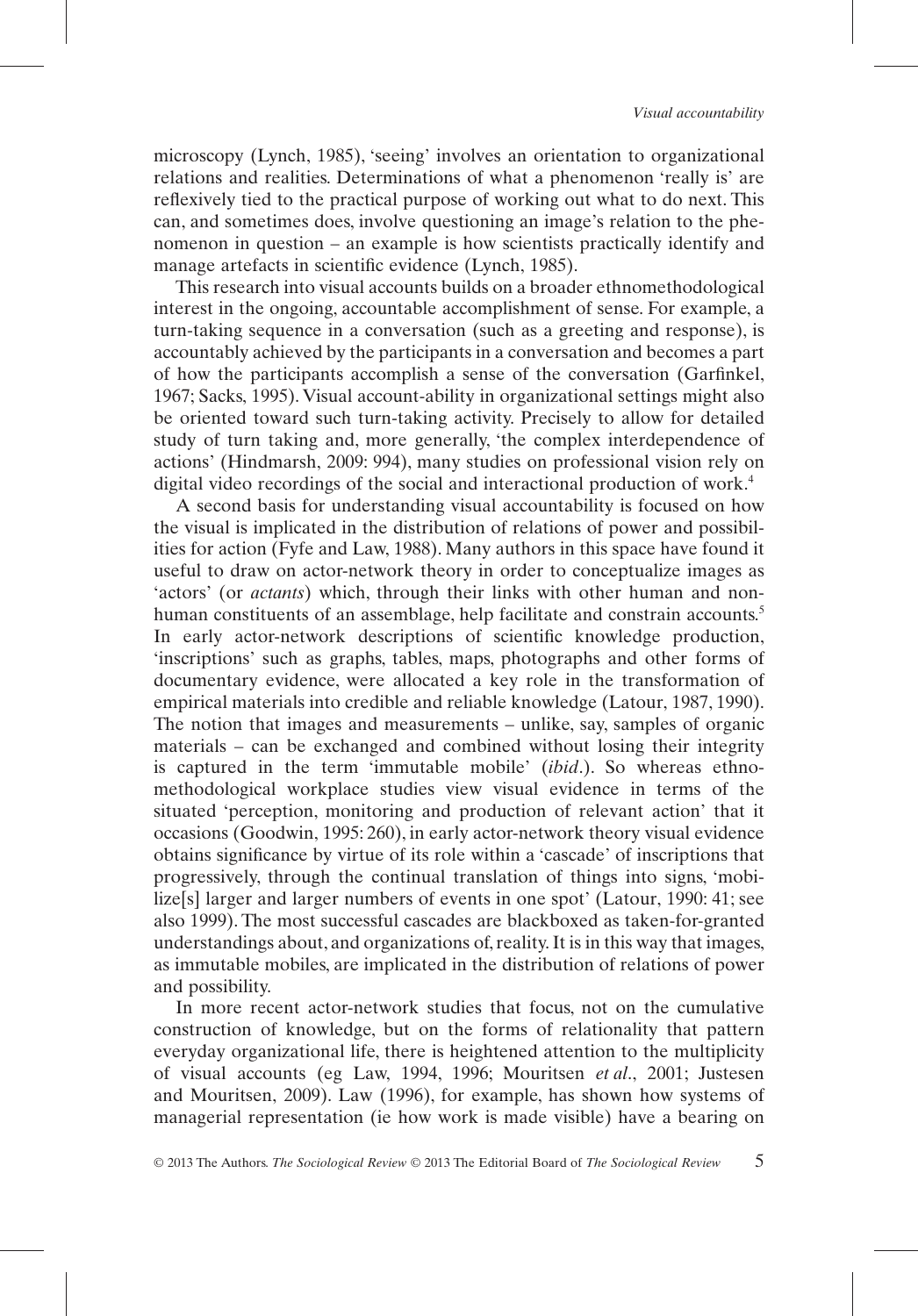the kinds of agency that can be exercised by the people working in an organization (in this case, a research laboratory). A manager's discretion to intervene in a project that appears to be falling behind schedule is premised upon the technologies of accounting that make the delay visible. Subject and object, or 'seer and seen', are both constituted by the mode of accounting; and the mode of accounting is nothing else but the way in which objects and subjects are brought into specific and calculable relationships with one another. Organizational life, argues Law, routinely facilitates the movement of one mode of accounting into another – for example, from an administrative mode in which procedures and rules are key structuring devices, to an enterprise mode, in which managerial discretion becomes possible and desirable (Law, 1994).<sup>6</sup>

Everyday organizing depends on an array of (sometimes complementary, sometimes competing) mechanisms for 'pre-determining what is to count – and what, therefore, becomes counted' (Law, 1996: 291) and visual images of various kinds can be pivotal to such arrangements. Justesen and Mouritsen (2009) show how multiple modes of accounting can be enacted through the same set of visual images, namely photographs and 3D visualizations in the annual reports of a property development firm, that serve both to engage the 'outside' world to the activities of the firm, and to enrol those affiliated with the firm in certain roles and obligations (see also Mouritsen *et al*., 2001). Law and Benschop (1997) juxtapose four traditions in painting (from geometrical Renaissance art to Aboriginal art) to show how these frame subject/object distinctions, narratives and spatialities in different ways. This juxtaposition serves to denaturalize a 'perspectival' mode of accounting in which everything has to add up, instead creating room for multiplicity.These developments of ideas from actor-network theory make it possible to situate visual images and their potential to be questioned beyond the well-known figure of the immutable mobile, which appears 'interrogable' only in the sense that someone might trace the reference back along the chain in an attempt to verify that representational forms preserve a trace of the materials they originated from.7

The distinct modalities of ethnomethodology (oriented toward moment-tomoment sense-making that displays the methods through which social order is done) and actor-network theory (focused on the organization and distribution of material effects and ontological difference) can help sensitize us to ways in which the use of visual evidence is rendered (un)stable in organizational interaction. However, the question if and how one might draw on ethnomethodology and actor-network theory simultaneously is not a trivial one,since they are frequently portrayed as incommensurable.<sup>8</sup> Munro, in his work on numerical and verbal accounts, has shown a way in which the respective strengths of these distinct modalities can be deployed without rendering them commensurate. Munro argues that the presence of numerical artefacts has a bearing on the ongoing process of social ordering; a budget deficit, for example, presents a 'numerical gap' that demands an explanation. This demand, or 'hailing effect', remains unless and until explanations are offered that can help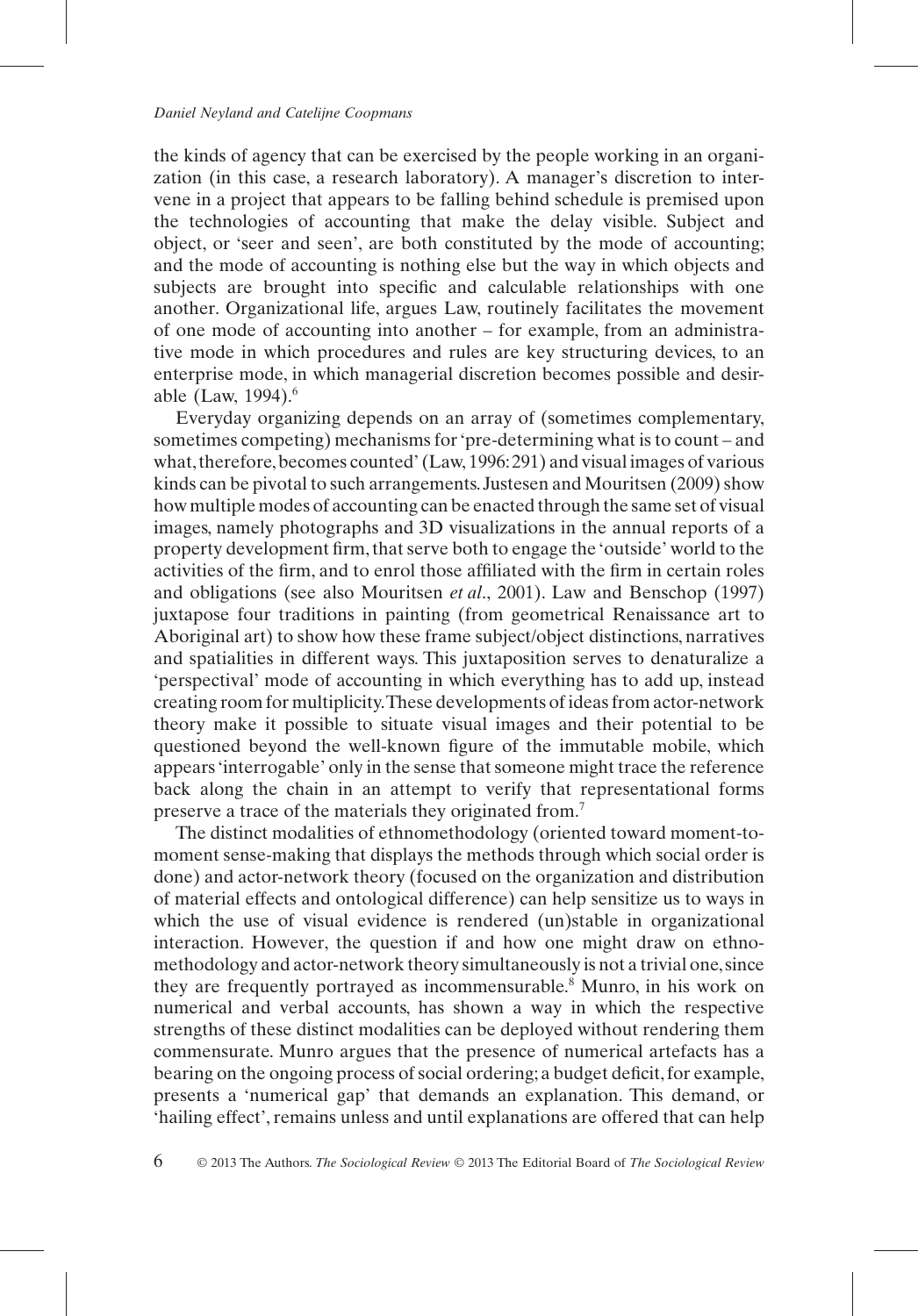erase the gap (for example by attributing part of the deficit to foreign currency fluctuations, the key being that these can be expressed numerically). In this way the organized sets of relations with and around numbers can pre-empt the kinds of responses we offer. Often, if not always, such pre-empting is normative in nature;'it is the very *materiality* of the artefacts which is"deciding"ahead which particular forms of accounts can be consumed' (Munro, 2001: 479, original emphasis). In the case of the deficit, narrative explanations that cannot be expressed numerically (the example Munro uses is looking after a spouse who is ill) are 'silenced' or prefigured as 'abnormal'. But responses to a call for accounts, for Munro (2004: 296), are also punctualized, which he describes as 'arriving on demand – and perhaps only for as long as the "call" lasts'.9 In our reading, hailing effects (with a focus on being called to account), prefiguring (with a focus on normativity) and punctualizing (with a focus on temporality), constitute ways in which people experience their ability to negotiate order as limited. Munro's work thus provides a basis for drawing together the idea of accountable ordering as constituted in and through networked relations (actornetwork theory) and the ongoing doing of accountable relations (ethnomethodology), without resolving their tensions.

In the remainder of this article, we pursue a similar aim, namely to draw ethnomethodology and actor-network theory into a productive tension, focused on asking how the visual – in the form of visual evidence – becomes concretely at stake in accomplishing accountability sensitive work. In considering surveillance images, photographs of traffic violations and mammograms, our focus is thus not on what these images mean (ie, the relation between image and referent), but on how they are mobilized and challenged as evidence; that is, if, when and how their quality, availability and ability to present useful information becomes accountably at stake. As part of our analysis, we will explore Munro's concepts of hailing effects, prefigured normality and punctualizing as possible features of interrogation and visual accountability.

## *A. Accounting for a surveillance image*

The material for this first case was drawn together from extensive engagement with media sources (detailed below), collected over a four year period (2005– 2009). Jean Charles de Menezes was shot seven times in the head by firearms officers as he sat on a London Underground train on 22 July 2005. He was mistaken for a terror suspect – Hussain Osman – whom police wished to talk to as a result of a series of failed bombings in London on 21 July 2005. When de Menezes entered the London Underground, police officers thought they were dealing with a potential suicide bomber, rather than an electrician who was late for work. Following the shooting, there were numerous calls for and attempts at accountability. First, there were two investigations carried out by the Independent Police Complaints Commission (IPCC) resulting in two reports – Stockwell 1 looking at the shooting itself and Stockwell 2 which investigated complaints from the de Menezes family about police officers'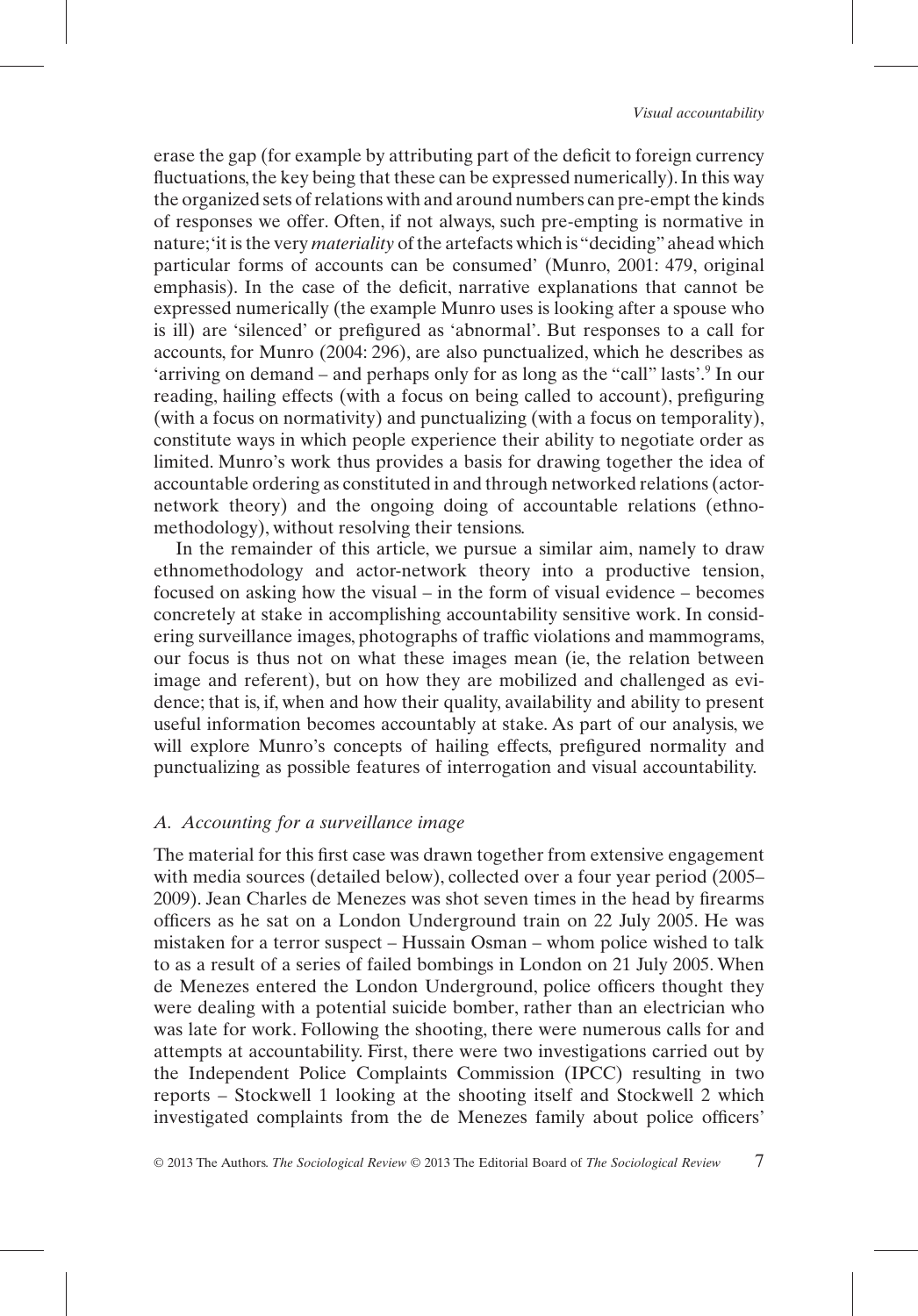comments after the event. Second, the Metropolitan Police Authority, the watchdog for the Metropolitan police, passed a vote of confidence in the then Commissioner of the Metropolitan Police, Sir Ian Blair. Third, the London Assembly, an elected body connected to the mayor's office, passed a vote of no confidence in Sir Ian Blair following the incident. Fourth, there was a court trial based on the Health and Safety at Work Act (1979). These activities produced a significant number of issues regarding the nature of accountability (see Neyland, 2009). Of particular note for this article was the Health and Safety trial which focused on the visual evidence used by police officers to make their identification and inform their decision to shoot.

The first IPCC investigation (Stockwell 1) reported on the conduct of the Metropolitan Police Service. As a result of the IPCC investigation the Metropolitan Police Service were charged under the Health and Safety at Work Act with failing to protect the public from a potential terrorist.The IPCC report was presented as part of the evidence at the Health and Safety trial.Much of the trial depended upon reconstructing the events of the day of 22 July 2005 in order to render them available for accountability. This included drawing together logbooks from the control room at New Scotland Yard, CCTV images from street cameras and from public transport, and statements from police officers (commanders and surveillance officers) and public witnesses.Visual images became a particular focal point for these discussions. Questions were raised regarding the availability of visual images, how they were used and their provenance.

The courtroom itself, as a space of interrogation, generated a hailing effect: accounts (and people, things and relations that went into their production) were called forth into a hostile environment to be challenged. An episode in the court trial which exemplified this hostile questioning involved a visual image used by the police to demonstrate their difficulty in identifying or distinguishing Jean Charles de Menezes from Hussain Osman. The case was made by the defence QC for the police that the two individuals looked so similar, that the police – in mistaking de Menezes for Osman – had operated in much the same way as anybody else would have acted. The defence QC argued that de Menezes:

looked like the suspect and he had behaved suspiciously [by getting on and off a bus]. Not only did he not comply [with police requests], he moved in an aggressive and threatening manner as interpreted by the police and as would be interpreted by you and me in those circumstances, less than 24 hours after an attempt to bomb on the Underground and a bus had taken place.<sup>10</sup>

In order to emphasize this similarity between the two, a composite picture of de Menezes and Hussain Osman was designed by the defence to demonstrate the difficulties of identifying the suspect (Figure 1).

However, the prosecution claimed that the picture had been altered by 'either stretching or resizing, so the face ceases to have the correct proportions'. Michael George, a forensic expert called upon by the prosecution,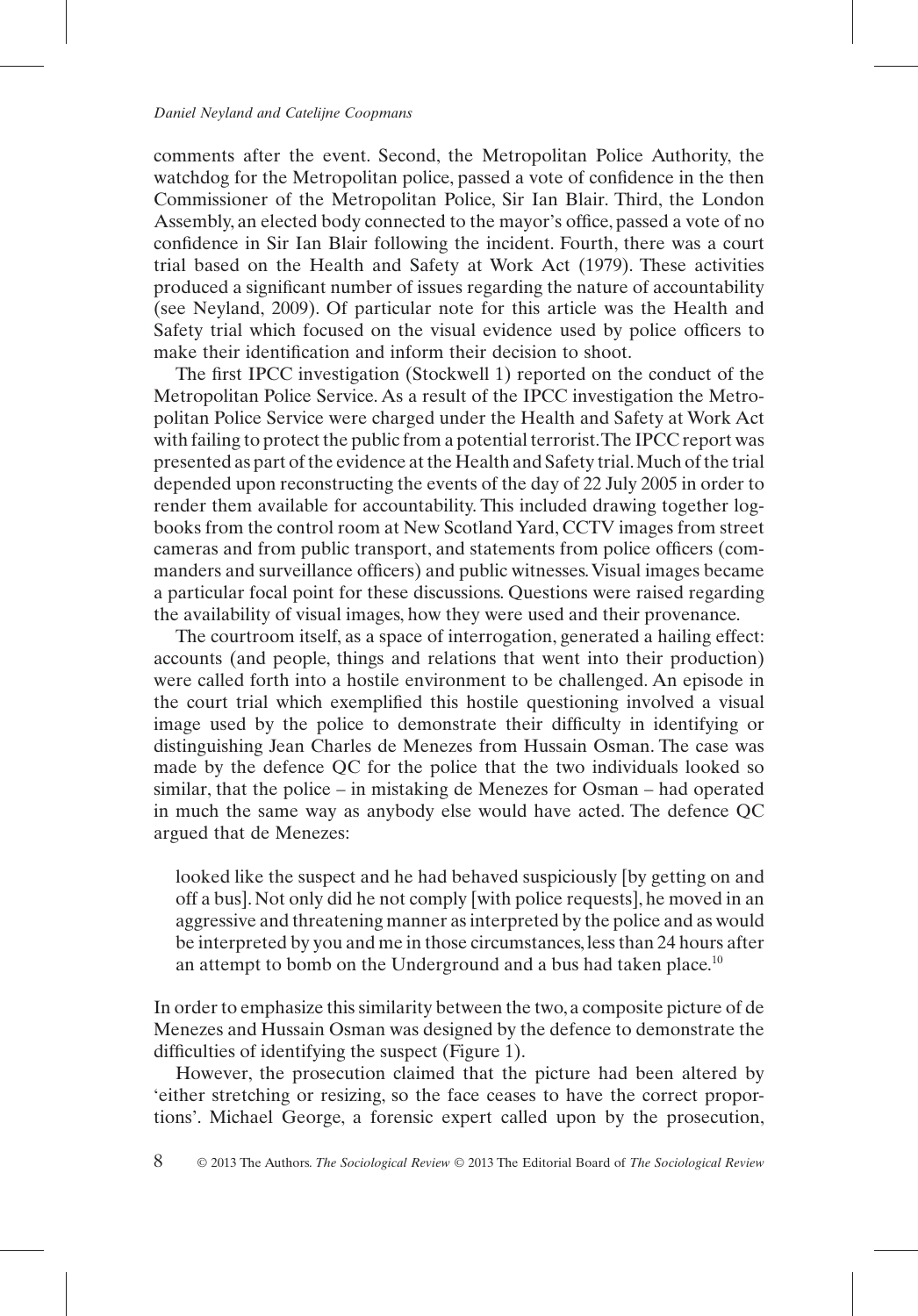*Visual accountability*



**Figure 1** *Defence composite image*



Lighter

**Figure 2** *Questioning the composite image*

reported that he had tried to recreate the picture using Microsoft PowerPoint, but could not. De Menezes' face, the prosecution claimed, appeared to have been brightened and had lost definition compared with the original police photo – particularly around the left nostril and chin (Figure 2). The defence countered that the attempt to show manipulation – particularly through the use of PowerPoint – was a 'pseudo-scientific exercise'.

The point here is not to prove either way the provenance of the image, but to illuminate the ways in which the debate about visual evidence in this court case highlights the complexity of the accountability process. Although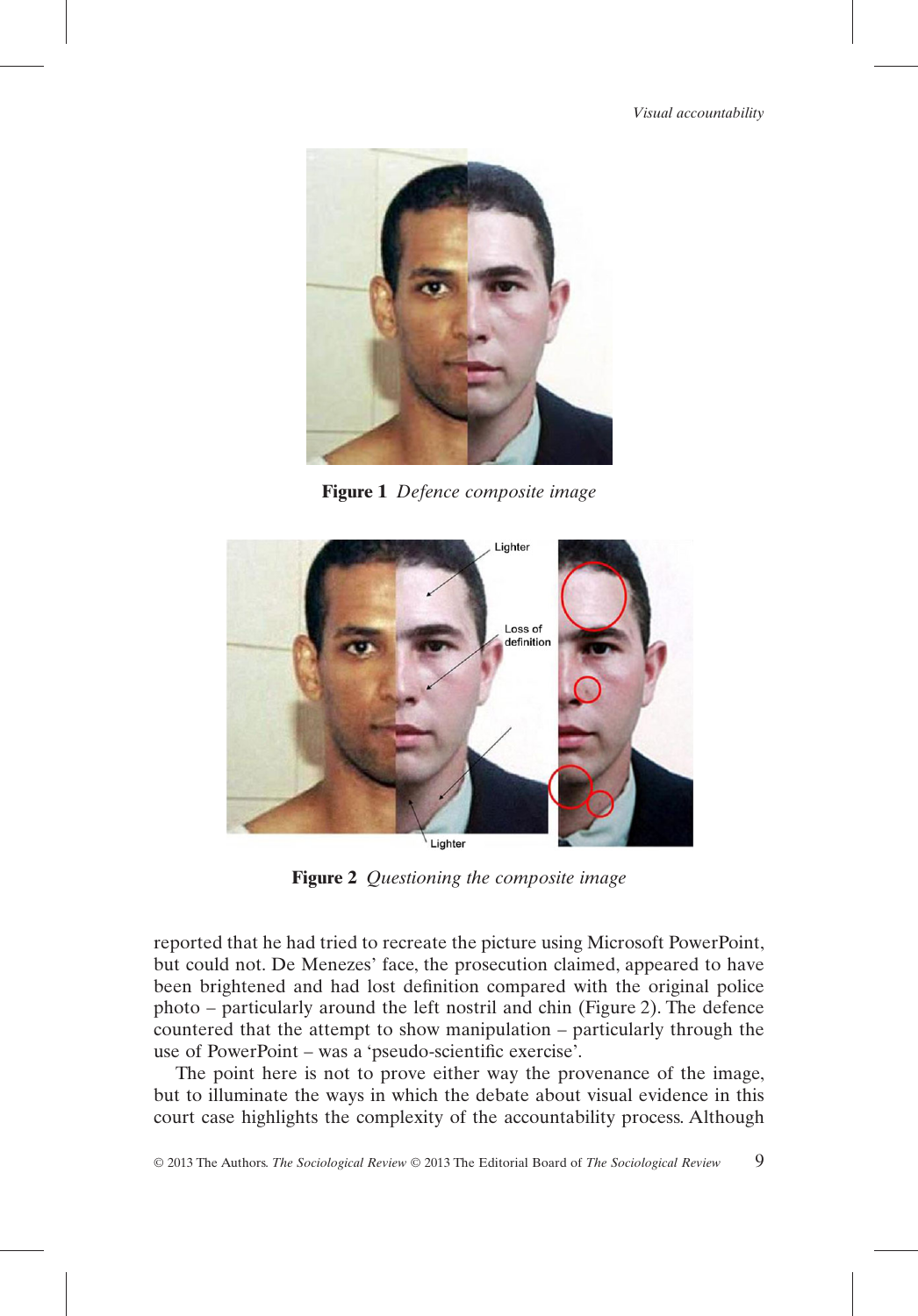attempts were made to present the visual image as evidence that the police acted appropriately, that they were certain in their (mistaken) identification and did as much as any police officers could do, the visual image did not retain the capacity to evince this certainty. Arguments in the court were characterized by a switching between the certainty and uncertainty of the visual identification. The composite picture was used in an attempt to demonstrate how much de Menezes and Osman looked alike, yet it ended up generating questions about its provenance and about the integrity of the Metropolitan Police.

The dynamics through which visual evidence is given credence, and is undermined, in legal contexts have been analysed by Goodwin (1994), Jasanoff (1998), Cole (1998), and Lynch and McNally (2005), among others.Apart from the legal tactic of linking the credibility of the evidence to the integrity of all parties involved in its production, these authors have also drawn attention to disputes about visual authority. These are perhaps most sharply brought into view around photo-realistic images that seem to show what is the case plainly and beyond doubt. Both Goodwin (1994) and Jasanoff (1998) discuss attempts (by the opposing counsel) to undermine the tendency to take videotape evidence at face value, by arguing that what the images *appear* to show may not be what they *actually* show, and that only an expert is able to 'code' such evidence correctly.

In the Health and Safety trial discussed here, legal argument took the form of questioning whether the composite image could be taken to plainly show anything at all. Drawing inspiration also from Livingston's (2006) work on proving, we can analyse the use of the composite image that was presented as a demonstrative proof (of the difficulties involved in making identification) as merely one move in a series of turns of questioning. The proof was presented, in hand, obviously and recognizably as it was. Its accountable order, the provenance of its production, was at this moment not made prominent.<sup>11</sup> However, the trial was a moment of interrogation – that is, the prosecution asked questions of this missing provenance.They wanted to know how the proof was reached. Although the image may have appeared to be obviously and recognizably what it was, under the intense interrogation of cross-examination the composite image was challenged as a distortion. The fact that the image could not be recreated using a simple tool like PowerPoint was heralded now as the proof of this ill-gotten provenance. PowerPoint was called upon by the prosecution to reveal the image as obviously and recognizably what it now was (a fake), by making the audience aware of obviously what it was not (a genuine juxtaposition of two original photographs).

This turn in the sequence of interrogation involved articulating the new image (Figure 2) as more genuine and original than the defence image (Figure 1) ever was – in line with the claim made during the trial that the composite image presented by the defence was a distortion. Turn taking and timing the moment of revelation were important here not just for establishing the nature of the images (as originals or distortions) but also for establishing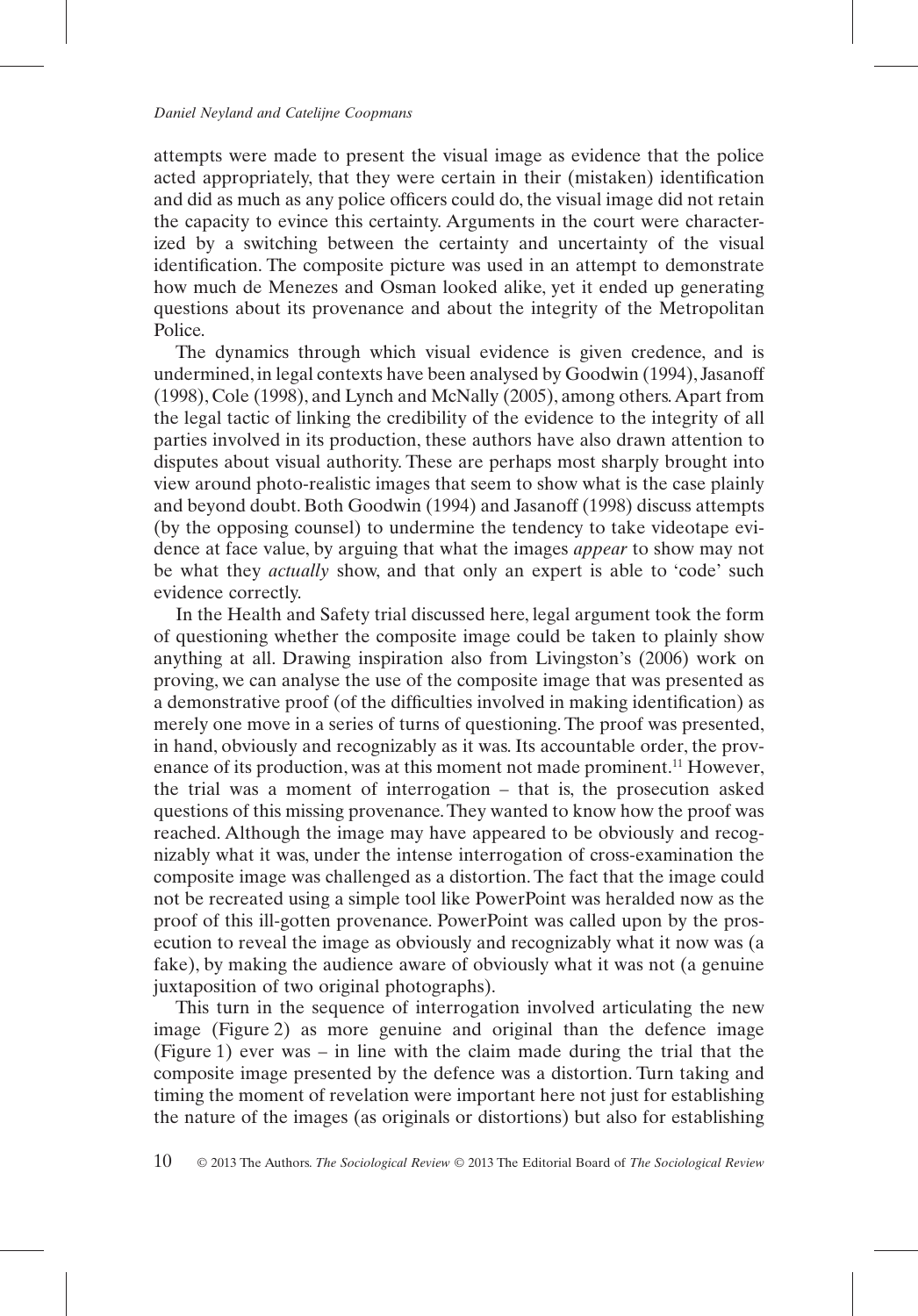a new accountable order; responsibility was to be attributed for the ill-gotten provenance of the distorted image. But the interrogation continued as the defence responded with a further turn, charging that the prosecution were using a pseudo-scientific exercise, involving PowerPoint, to ask questions of the image. This turn signalled a move towards interrogating provenance without presenting new, alternative images.Whose provenance were you going to believe – the police's or PowerPoint's? $12$ 

In the Health and Safety trial, the distribution of accountability relations both affected, and was affected by, the opening up of the composite image to intense interrogation.<sup>13</sup> What may have been designed as a (more or less) straightforward piece of organizing and distributing accountability relations around a visual image (who should have acted in what way and to whom, and who did act in what way and to whom), became more problematic once the focus and intensity of interrogation switched to the nature, history and content (which in turn account for the reliability) of the image itself.The interrogation of visual provenance became a means by which accountable orders of the image, the defence case and the Metropolitan Police were pursued. The interrogation of the *accountable order* of the image (the work done to make it obviously, recognizably, justifiably the way it was) and questions of *accountability* (who or what should take responsibility for the ordering work and with what consequences) were intricately linked.

This first case has drawn attention to the opening up, by way of detailed interrogation, of an image's provenance and the ordered sets of relations deemed normal and appropriate for deciding its accountability (Munro, 2001, 2005). In order to explore an alternative temporal dimension, maintained through the closing down of interrogation and stabilization of accountability relations and visual evidence,we will now turn attention to our second example, drawing on research into speed cameras.

## *B. Accounting for drivers' actions through images*

The research for this case was funded by the ESRC under the Science in Society programme and involved qualitative research (ethnography and interviews) in 10 safety camera Partnerships around the UK over a period of two and a half years. In 2000, in response to mounting criticism regarding the possibility that speed cameras were unregulated and primarily designed to raise revenue, the UK government (Department for Transport, Home Office and the Treasury, with PA Consulting) introduced a pilot system for the formation of regional Safety Camera Partnerships. Linked to a national Safety Camera Board, these Partnerships would be given responsibility for installing and managing speed cameras across Britain. Partnerships could include local police, highways agencies, unitary authorities and other local political groups, NHS trusts, Partnership managers, road safety engineers and communication staff. The eight pilot Partnerships were expanded over 5 years to 38, encompassing 4,500 fixed speed cameras and 1,000 mobile cameras.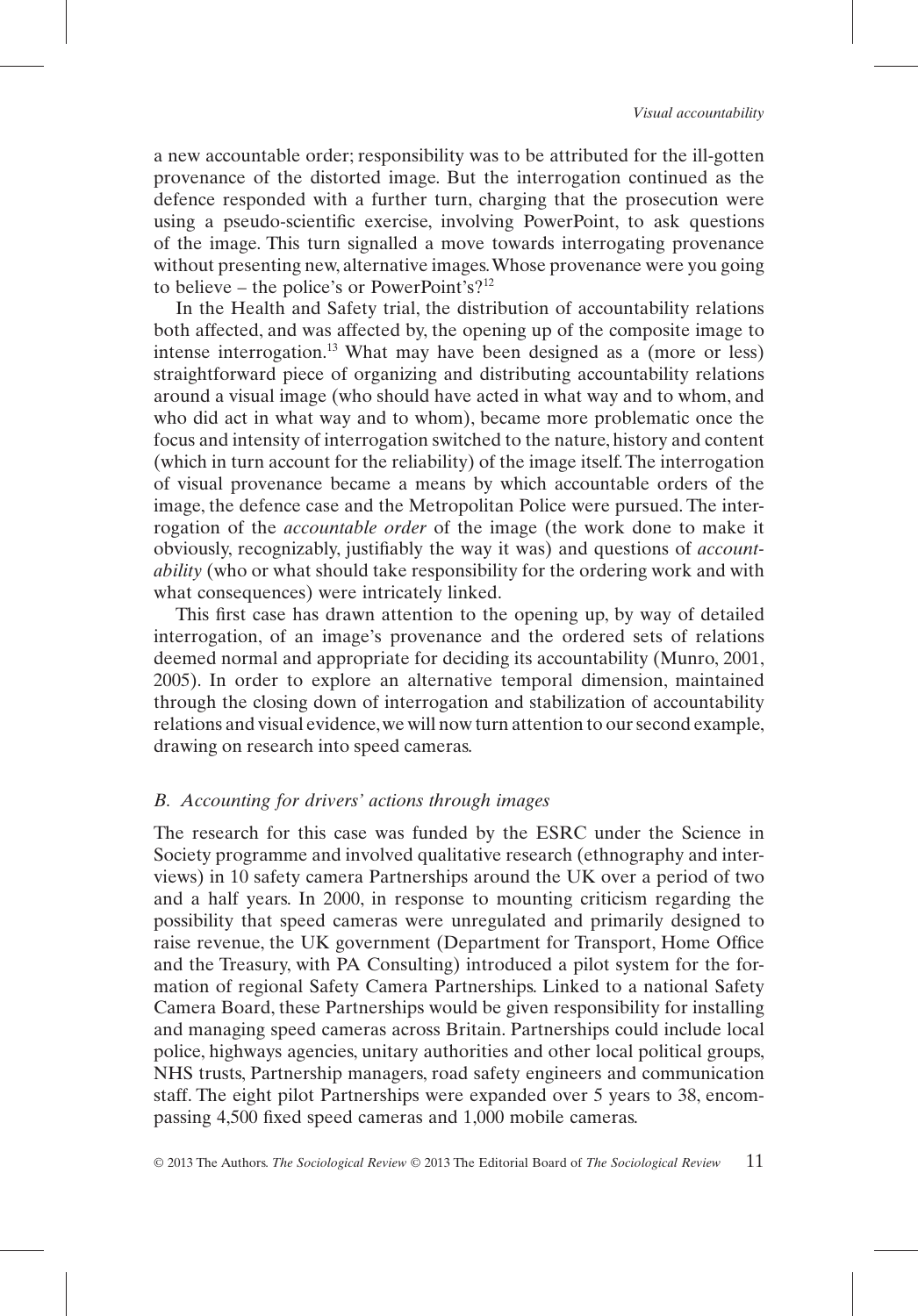Until 2007–8, national guidelines established that each year the Partnerships were to present their 'operational case' and 'communications case' to the Board for assessment. The Partnerships were enabled to generate income from the scheme only after the Board had established that the cases adhered to the guidelines. The operational case should make clear the number of cameras to be installed in the forthcoming year, the justifications for the sites at which these cameras were going to be installed, the costs of putting in new and maintaining existing sites and the overall costs and projected income for the Partnership. Partnerships were thus to be held to account by national government (Department for Transport) for the extent to which they adhered to the Guidelines in making cases regarding spending, number of cameras, position of cameras and so on. Partnerships, in turn, would hold drivers to account for their driving. Visual evidence, the photographs of drivers going too fast past speed cameras, was crucially important for accomplishing accountability.

'Income' for Partnerships equated to the predicted level of speeding offences which would be committed and paid in the forthcoming 12 months. The guidelines were clear that such a figure should take into account previous years' figures, expectations that cameras would slow people down, the possibility that some fines would never be paid and the possibility that some drivers would go to court. The latter was particularly problematic for Partnerships as the guidelines established that drivers who disputed their speeding penalty by going to court would, upon conviction, pay the court while the Partnership would receive none of the penalty income.<sup>14</sup>

It was thus in the Partnerships' interest to get drivers to pay without dispute, and they spoke of their level of success in doing so as the 'flash to cash' rate. Paradoxically, although the Partnerships were involved in holding drivers to account for their actions and this accountability was visually oriented, it was a central feature of Partnership activities that drivers did not (or only on a limited basis) seek to review and dispute the photographs taken by speed cameras. Many of the 38 Partnerships would only send drivers an image of their 'speeding' on request, drivers would be encouraged to pay quickly through instructions that otherwise penalties would increase (to court cases, criminal records, bailiffs taking and selling possessions to cover penalty costs), and drivers would be given all the instructions required to make a swift payment in person or over the phone. All these measures were designed to close down opportunities for drivers to interrogate the visual evidence.

Partnerships talked about a variety of issues involved in getting drivers to pay. First there was a problem with drivers using excessive speed which would lead to a court case and no Partnership revenue. Second, there were drivers who did not pay quickly for a variety of reasons. Partnerships made decisions on the extent to which they would pursue drivers in their area who had not paid. Sometimes this related to the number of penalties they had to administer, whether or not they had the administrative capacity or need to chase non-payment. Third, some Partnerships felt they were in a game with drivers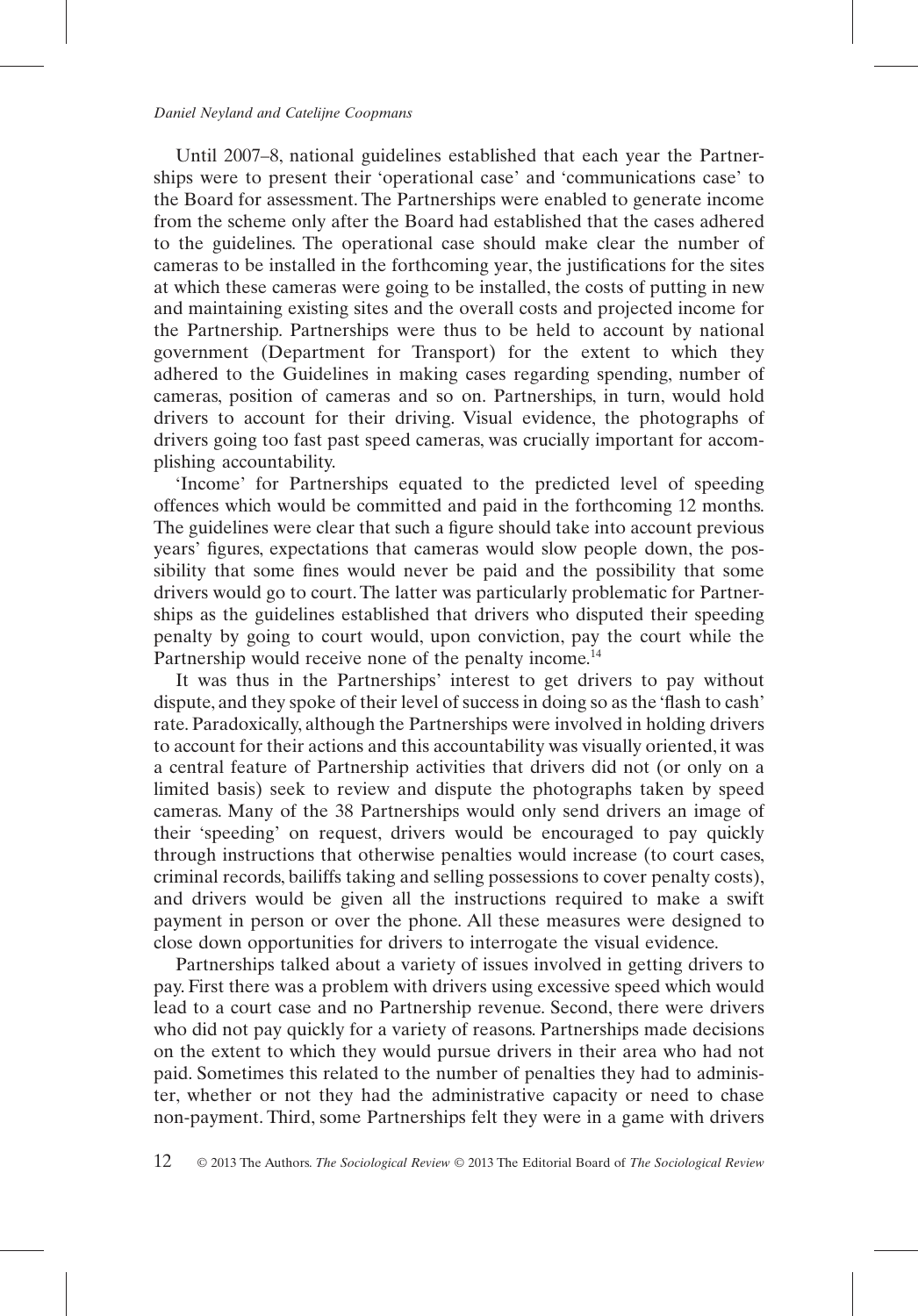who they thought were being encouraged to dispute penalties by campaigning websites and books or guidelines being published on how to avoid paying for a penalty. The Association of British Drivers and Motorists against Detection were seen as notable examples of this anti-penalty/anti-camera campaigning.

Organizing this visual form of accountability, ensuring that on the whole the absent visual evidence was accepted and payments forthcoming, required some delicate work.Access to images of speeding was withheld until requested by drivers. However, Notices of Intended Prosecution sent to drivers made it clear that such visual evidence was available, using phrases such as:

This allegation WILL be supported by photographic evidence at any subsequent court hearing.

The penalty notices issued by Partnerships devoted much space to methods of payment, ease of payment and punishment for non-payment, while the option to appeal was marginalized to an obscure section of the notice.15

A general feature of this example of visual accountability is the asymmetrical 'mode of accounting' (Law, 1996) through which relationships between drivers and Partnerships were structured. It was the Partnerships who decided what the image represented and what action should follow, who should be held to account and the correct process of accountability, while ensuring drivers had fewer opportunities to hold Partnerships to account in relation to particular penalties.16 Drawing on Munro's (2004, 2005) work, we can consider the Notices of Intended Prosecutions as materially instantiated organizations of accountability relations that permit Partnerships to hold drivers to account while simultaneously closing down opportunities for drivers to interrogate Partnerships or specific items of visual evidence.The Notices were designed as a means to punctualize accountability relations – arriving within a specific timeframe, demanding a timely response and pre-figuring the options to respond (Munro, 2004). In this sense, drivers were called upon to recognize that they were being held to account, should take on responsibility for their actions and should pay their penalty within the time limit. Furthermore, the images were not released first, the penalties were made to look threatening and payment was presented as the easiest response. Through such means, drivers were 'configured' (Woolgar, 1991) to inhabit their roles as those who were speeding, those who had been caught and those who were the owners of a speeding car. Trouble occurred for Partnerships when drivers resisted their configuration and started to question the provenance of the image (by asking to see it) and, subsequently, the integrity of the organization producing the image. It was at these moments that Partnerships lost some of their income.

This mode of visually organized accountability was focused on the visual image *not* being interrogated, its provenance *not* being challenged. In place of a historical trajectory, questions of accountability were held very much in the present as drivers were offered a brief opportunity in which to recognize the existence of visual evidence, their position in accountability relations and their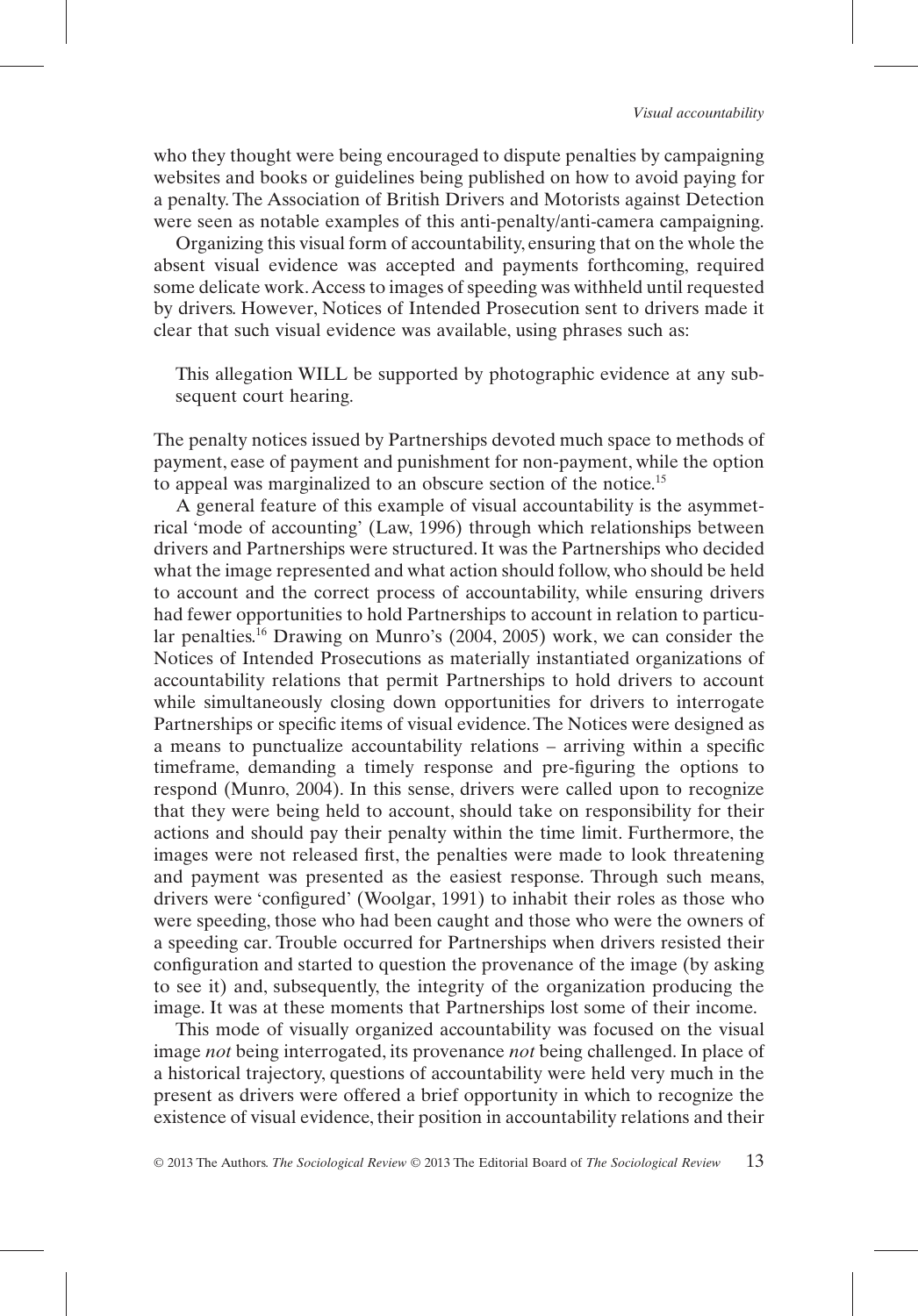appropriate response (to pay) before punishment would escalate. It appeared that it was especially important that questions regarding the provenance of the image were ruled out, because expectations regarding the image's existence and nature – that is, *that* the Partnerships were in possession of a photograph, and that this was a photograph that definitively showed evidence of *this* car/driver speeding – were implicated in the way accountability was distributed and took shape. The penalty notices presented an account of speeding as being obviously, recognizably and justifiably the way it was, with the image held by the Partnership and referenced (but not presented) in the letter as evidence of this indisputability. Unlike the first example, visual provenance was not in question as long as the focus was on getting on with the everyday business of managing speed cameras and paying fines.The image could be held at the centre of the arranged accountability relationships precisely by virtue of exempting it from interrogation. The taken-for-grantedness of the visual evidence and relatively low number of requests for images was an indicator of the 'strength' – in actor-network terms – and 'punctualized hailing effects' – in Munro's terms – of these arrangements. $17$ 

Alongside the detailed interrogation of the provenance of visual images in the first case and attempts to restrict interrogation in the second case, relations of visual accountability can also be organized around projections of likely future actions. This third temporal dimension will be addressed in the next section through the example of mammography.

## *C. Accounting for the future through mammography*

The material for our final case was collected as part of an ethnographic study on the commercialization of new software for medical imaging over 12 months in 2002–2003 (Coopmans, 2006).<sup>18</sup> In 2002, what was then the UK's Department of Trade and Industry<sup>19</sup> approved a funding proposal for a two-year research project to invigorate the use of a relatively old type of medical imaging – mammography – with new technologies. The technologies in question were the 'Grid', a distributed computing infrastructure through which computing power and data repositories could be shared; and computer vision algorithms through which information could be automatically extracted from digital medical images. The project, which was partly funded by the private sector, involved collaboration between academics, commercial technology developers and clinical representatives associated with four hospitals in different parts of the country. The aspiration of this multidisciplinary project team was to provide 'an exemplar of the dynamic, best-evidence based approach to diagnosis and treatment made possible through the Grid', (quoted from the funding proposal). The basis for achieving this 'dynamic, best-evidence based approach' was the transformation of existing mammograms into data objects stored in a database in digital and standardized form.

This new (prospective) existence of mammograms as digital, networked objects opened up the possibilities for reconsidering their very nature as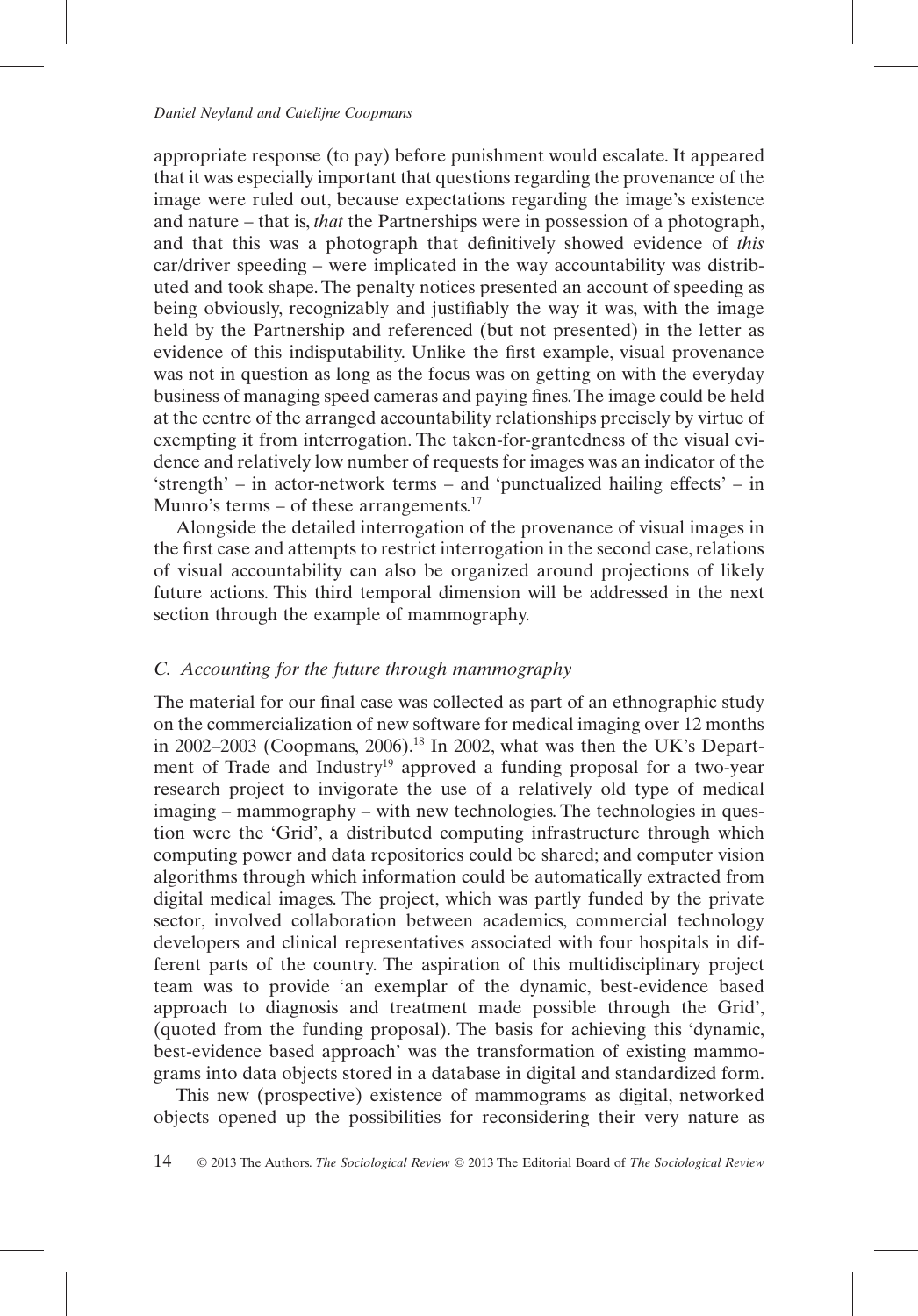*Visual accountability*



Search features include: boundary, shape, texture inside & outside, ...

**Figure 3** *Automatic visual comparison of mammograms. Image used with permission from Ralph Highnam and Michael Brady*

evidence of early-stage cancer. For example, one proposed application sought to deploy automatic comparisons across a large database of images to help interpreters decide on features that could not be readily classed as 'clearly benign' or 'clearly malignant'. Cancerous and non-cancerous physiology can look very similar on a mammogram, while variations in the technical production of the images can lead to further confounding effects. Studies measuring diagnostic consistency had drawn attention to the fact that even experienced radiologists can come to different conclusions about the same set of mammograms, and also to the significant number of cases where carcinomas were seen retrospectively on mammograms originally interpreted as 'normal'. The idea was that future diagnostic practice might use Grid infrastructure and computer vision algorithms to establish shared visual features between new (still to be interpreted) mammograms and a body of evidence from previously diagnosed cases (Figure 3). Over time, a large database of cases would build up, enabling increasingly refined and reliable comparison:

[I]f the radiologist is not sure whether the object being studied is benign or malignant, she will search the database for similar cases [with this software]. The database will return the nearest 10 (say) matches and the radiologist can either look at the distribution of those matches ('all benign, so this must be benign', or '70% malignant so this is worth looking at closer') or look at individual cases and compare. (Minutes of the Project's Start Up Meeting, 14 November 2002).

Amongst members of the project team, this idea of automatic comparison was discussed in light of how mammograms currently functioned in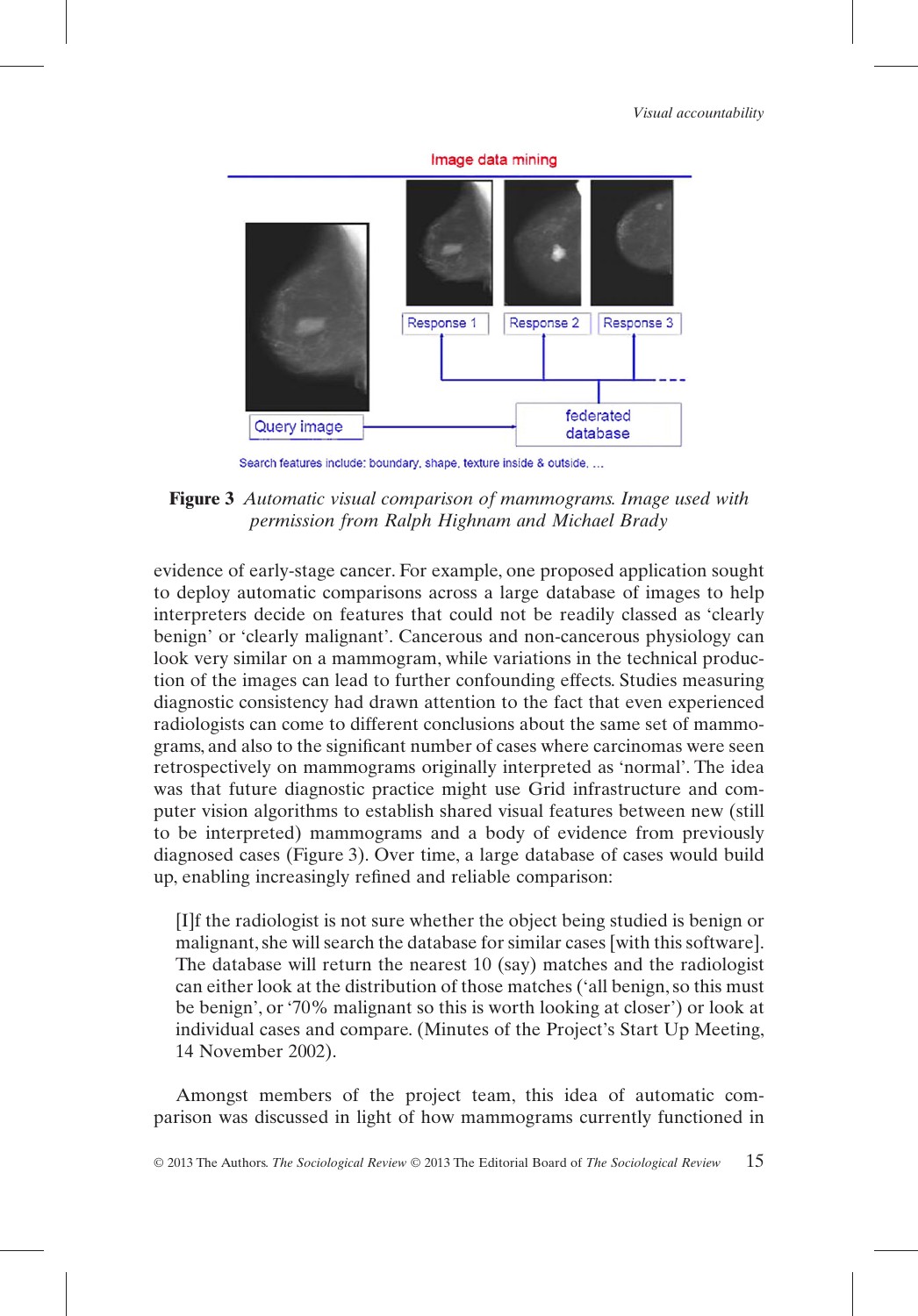radiologists' diagnostic practices and how they might function in the future. In these discussions, the interrogability of present and future (digital, networked) mammograms became the focal point for an articulation of accountability relations. The researchers who had fielded the idea sought to deploy computational power where human eyes fell short. However, two radiologists who acted as consultants for the project argued that they lacked the time to scrutinize computer-generated comparative cases. They also questioned the need for it. Did these radiologists not want to improve the accuracy of their interpretations?

The radiologists explained to members of the project team that the mammographic image was only one of multiple components that helped them make accountable decisions. When faced with an image whose features appeared to fall in the grey zone between 'clearly benign' and 'clearly malignant', radiologists deferred the diagnostic decision to another, non-visual, test: the biopsy. Rather than trying to 'see' the absence or presence of cancer on a set of mammograms, radiologists oriented their work to deciding whether, based on the visual evidence presented, further tests should be undertaken. This decision making was not about removing ambiguity, but managing it; the tests were an accountable feature of ambiguity management.

Ethnomethodological studies of mammogram interpretation conducted in the mid and late 1990s (eg Hartswood *et al*., 2002) also featured in these discussions about the role of the image in diagnostic practice. These studies portrayed the work of radiology as the rapid assembling of a *context* within which a particular decision could be established as valid and reasonable.Details of a woman's medical history, radiographers' notes on the technical details of image acquisition, previous images, additional angles and views, hands, rulers, magnifying glasses, bright lights and opaque films could all be made a part of rendering the features on a mammogram visible as what they accountably were. Sometimes, suspicious appearances could be dismissed (that is, treated as not actually suspicious), based on what the radiologist understood about the context of image production and about the diversity of tissue compositions and mammographic appearances associated with healthy breasts.Via the training of novices and the routine use of second opinions for screening mammograms, a socialized sense of professional vision emerged in the screening organization.

The radiologists' comments and the results from the ethnomethodological studies sought to establish that, in ordinary screening practice, the features on a mammogram were closely interrogated, but not with the aim to draw a fine line between 'benign' and 'malignant'. The irresolvable ambiguities associated with the grey zone were not a problem for the accountable work of breast screening.The image's status as visual evidence was relatively secure as long as the radiologist could establish that its features were obviously, justifiably and recognizably not in the grey zone. However, if an ambiguous feature could not be explained away swiftly and confidently through situated reasoning then further tests were necessary, the diagnostic decision was deferred and the image no longer served as prime evidence.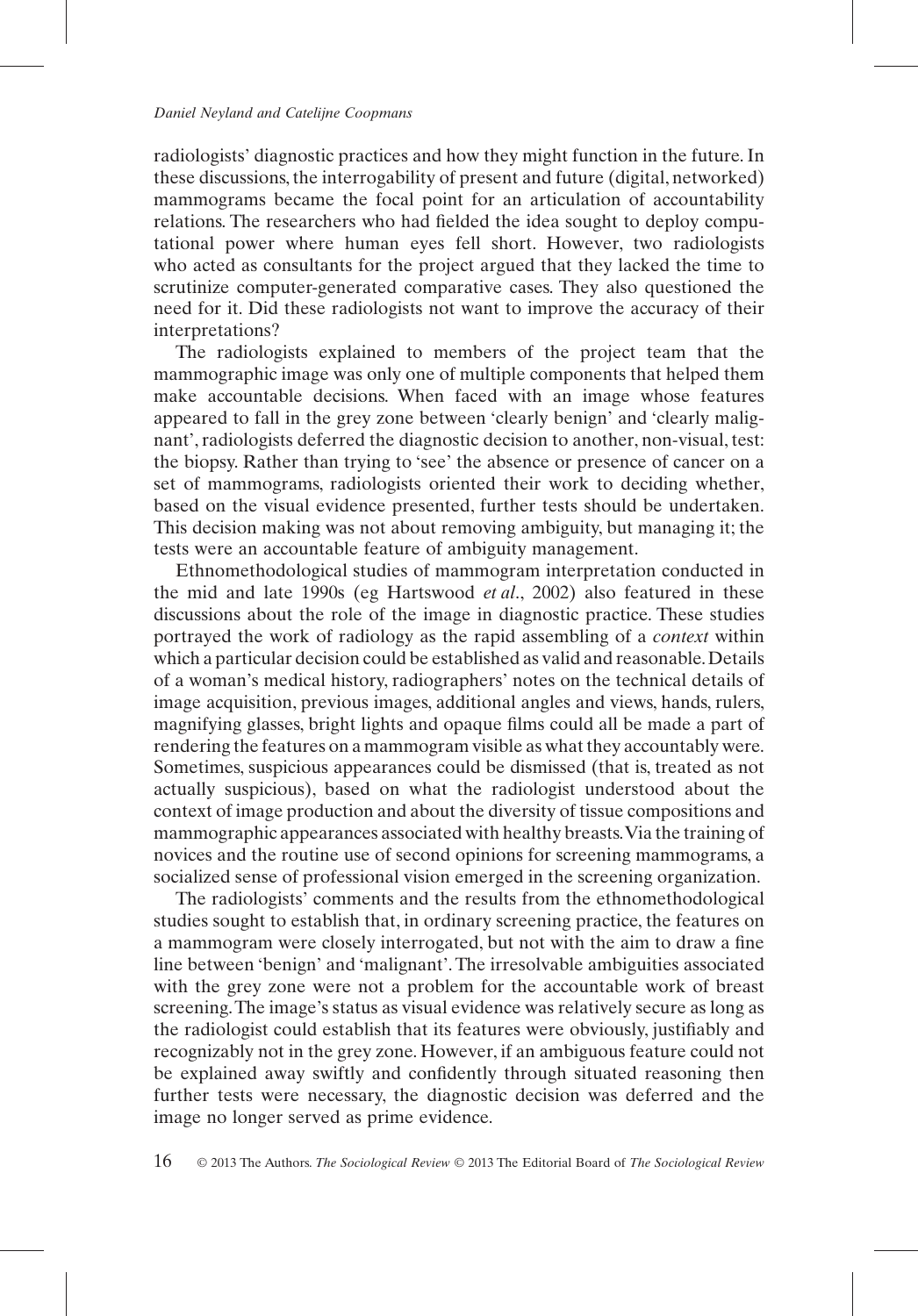The prospect of automatic comparison, on the other hand, pre-figured accountability relations differently by turning the ambiguity associated with the grey zone into something that had to be *resolved* rather than managed. Resolving ambiguity depended on a new way of interrogating mammograms, one that was premised on algorithmic ways of characterizing image features and on a growing database of cases to find correlation between visual appearance and diagnostic truth. In actor-network terms, while in existing practice mammograms were not treated as immutable mobiles (that is, their manifestation as evidence was not singular and stable), the new system began to resemble a cascade of inscriptions in and through which the status of each mammogram could gradually be fixed.<sup>20</sup> In contrast to existing practice, in which a radiologist's interrogation of the image was lodged within the shared and account-able professional vision of the breast screening unit, the tool's interrogation of the image was aimed at dissolving the grey zone into quantitatively defined linkages between (perhaps barely perceptible) visual features and their likelihood of representing early stage cancer.

As a result, whereas in existing screening practice, deferral was a workable and accountable way of dealing with ambiguities, in future radiologists might be held to account for resolving these ambiguities at the level of the image itself. In a temporal sense this would also punctualize accountability, by 'demanding' the delivery of a diagnostic decision in the here-and-now (cf. Munro, 2004). These prospective manifestations of visual evidence, organizational action and relations of accountability were articulated by the radiologist-consultants as a matter of concern. Implementation of the prospective tool and its imagined accountability relations might introduce hailing effects such that radiologists would have to account for why they accepted or rejected its results. The tool's interrogation of the image would thus become part of the radiologist's interrogation, but without providing the radiologist with an account (about the grounds for its selection of some images as similar and others as different) that was congruent with the radiologist's own. Radiologists, in other words, did not have the resources to accountably challenge – or ratify – the results provided by the automatic comparison tool, and this made the two radiologist-consultants for the project hesitant about the idea. We are grateful to one of the anonymous reviewers of an earlier version of this paper for helping us develop this last point.

In the discussion about the prospects for automatic comparison in breast screening, different understandings and preferences for the interrogability of mammograms came to the fore together with their possible future consequences for radiologists' accountabilities. Although the logic of an algorithmic approach premised on the isolation of disease-relevant features and their linkages to epidemiologically established probabilities appears to fit with calls for evidencebased medicine, the repositioning it entailed, of mammograms as a form of visual evidence, highlighted tensions in the accountable organization of breast screening work. The tool was seen to challenge the visual accountability that governed current breast screening practice, by redefining the way in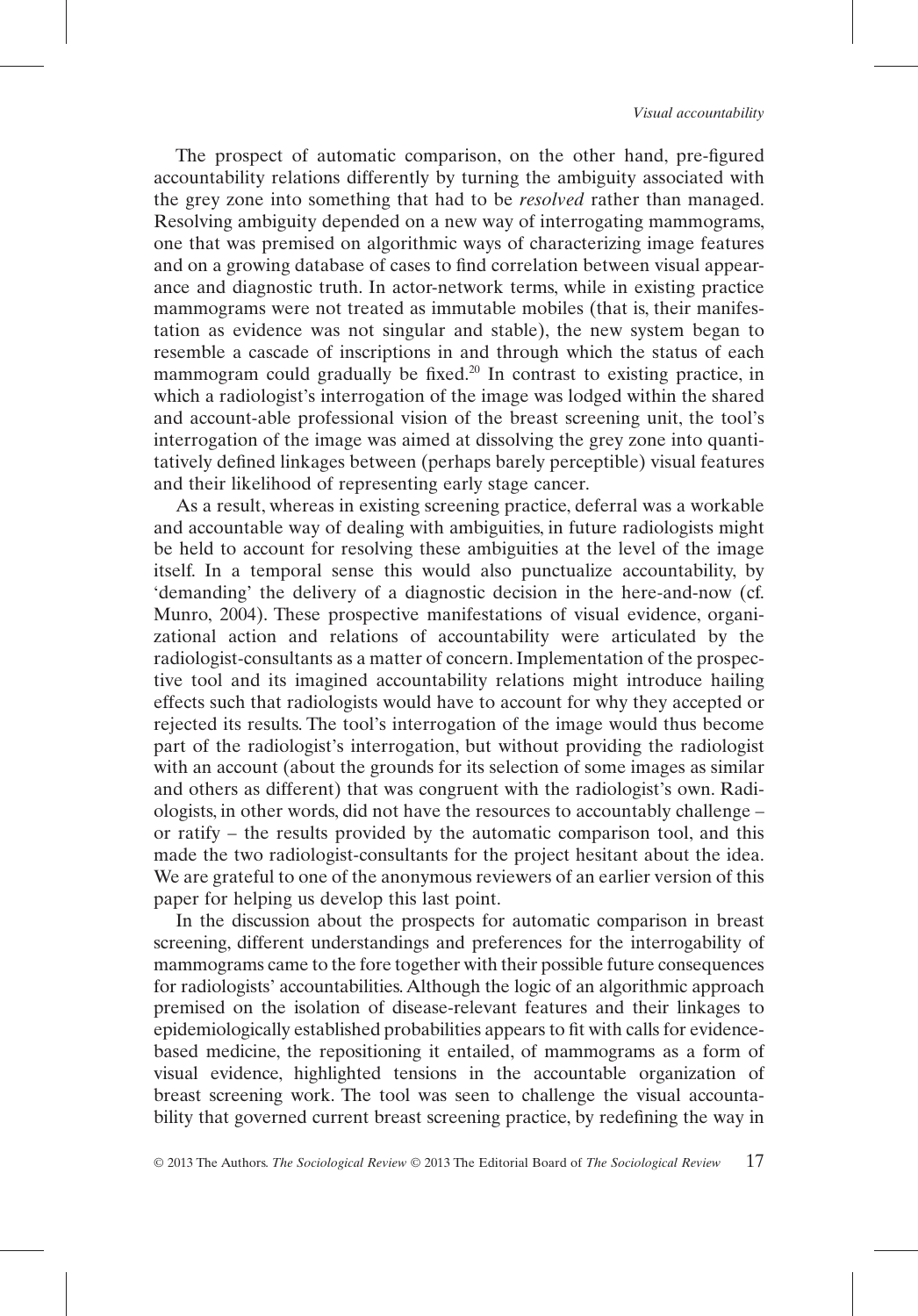which disease features were recognized, on mammograms, as what they obviously, recognizably and justifiably were. In response to this prospective challenge, radiologists in turn challenged the visual accountability projected by the tool.

# **Conclusion**

We can now try to be more precise about the advantages of establishing 'interrogation' as a basis for examining the relationship between accountability and the visual. First, we can treat acts of interrogation as moments in which accountabilities are being settled and discharged, but also as a focus for recognizing the possible disturbance of accountability relations. In this sense, the composite image in the Jean Charles de Menezes case is initially presented as providing such an obvious and clear distribution of accountabilities (the police acted in the way they did because these two individuals looked so similar, as you can see in this image), that no interrogation (for example, regarding the provenance of the image) appears necessary. The image is presented as speaking for itself and thus being account-able. We can see a similar capacity attributed to images in the other two cases, with speeding images held by Partnerships and referenced in penalty notices, and mammograms speaking for the absence or presence of disease as long as their features are not within the grey zone between clearly benign and clearly malignant.The effectiveness and persuasiveness of visual images as evidence is premised upon a certain distribution of accountabilities. At the same time, it is possible for participants to interrogate visual evidence in such a way that this distribution is unsettled or becomes disturbed (how was the composite image produced, can I see the image of me speeding, how should ambiguous features be made sense of?). It is from this 'opening up' that further forms of interrogation follow (did the police act as initially suggested, is it me speeding, should radiologists diagnose or defer?) and further questions of accountability are inspired (how ought the police be held to account as a result of this interrogation, should I now go to court to dispute this speed camera image,should radiologists be held to account for use or non-use of computer-generated analyses of networked mammograms?). In principle, this process of accountability disturbance, through interrogation, leading to further interrogation of accountability, has no end.

Second, the examples presented highlight the prevalence of activities to close down interrogation of visual evidence, especially where it threatens to disturb accountability relations. Thus, although in principle forms of interrogation leading to a questioning of accountability relations have no end, in practice various actions are carried out to pre-figure and hence punctualize these questions. The Safety Camera Partnerships imply but do not present drivers with visual evidence; the radiologists call patients in for further tests rather than rely on visual images; and the police defence in the Jean Charles de Menezes case does not involve a direct rebuttal of prosecution claims, but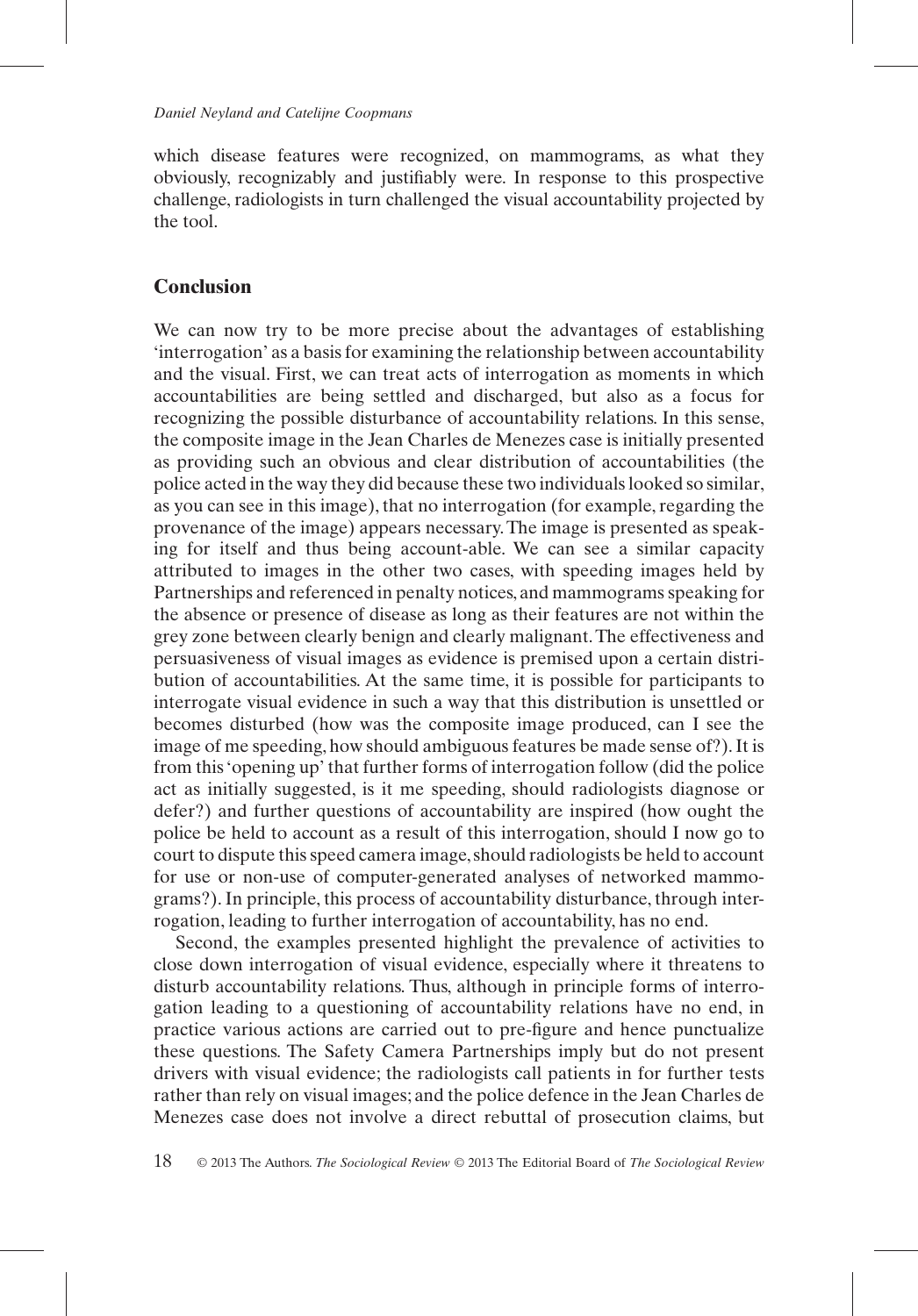rather an attempt to redirect the form of interrogation (by questioning the use of PowerPoint). It is through these practices that interrogability is limited.

Third, what we find across the three examples are temporal dimensions of accountability made apparent through acts of interrogation. Others have pointed to the way in which the past and the anticipated future form reference points for the interpretation and use of visual evidence in science (Lynch, 1985; Woolgar, 1990). In our analysis, we place less emphasis on how pasts and futures are drawn upon as resources for image interpretation – and more emphasis on how images become focal points for projecting the basis for organizational action back to the past, onto the present and into the future. Hence in the first example questions are asked of provenance, lending the interrogation a historical trajectory. In the second example, work is done to hold a focus on the present; it is the driver who is held accountable and who needs to respond by paying the fine (rather than open up for dispute the visual evidence and the accountability relations through which both the evidence and the fee-paying mechanisms are constituted). And in the third example, the future-oriented development of new analytical tools that change the way mammograms are treated as visual evidence,entails a reconfiguring of accountability relations for radiologists. Hence temporal dimensions appear to form an important basis for the organization and distribution of accountability.

In sum, we have proposed three focal points as contributions to the literature which analyses entanglements of the visual and the accountable. These follow from the use of 'interrogation' as a conceptual tool for developing an understanding of the ways accountability relations are enacted through visual evidence in diverse cases and circumstances.The three points are: the opening up of images to dispute (asking questions of for whom, of what and in which way the images speak); the closing down of possibilities for questioning images and the organizational actions with which they are articulated (via custodianship of images conferring opportunities to accomplish beneficial distributions of accountability relations such that custodians get to hold to account without being held to account); and a focus on temporal dimensions of accountability (in the sense that each mode of accomplishing visual accountability is oriented to a particular temporal horizon). One important feature of these focal points is the anticipation that visual evidence will move between stable and unstable states in the process of being articulated with accountability relations.Visual evidence-inuse signals its in-principle interrogability even if it is not at present subject to interrogation, and when it *is* subject to interrogation it signals that its integrity might be (re-)settled.<sup>21</sup> By developing this general insight, the three focal points of opening up, closing down and temporality suggest a rich seam of potential future interrogation of the role of various sorts of visual evidence in accountability relations, which could be productively explored by further studies.

*Goldsmiths, University of London National University of Singapore*

Received 22 February 2011 Finally accepted 26 September 2013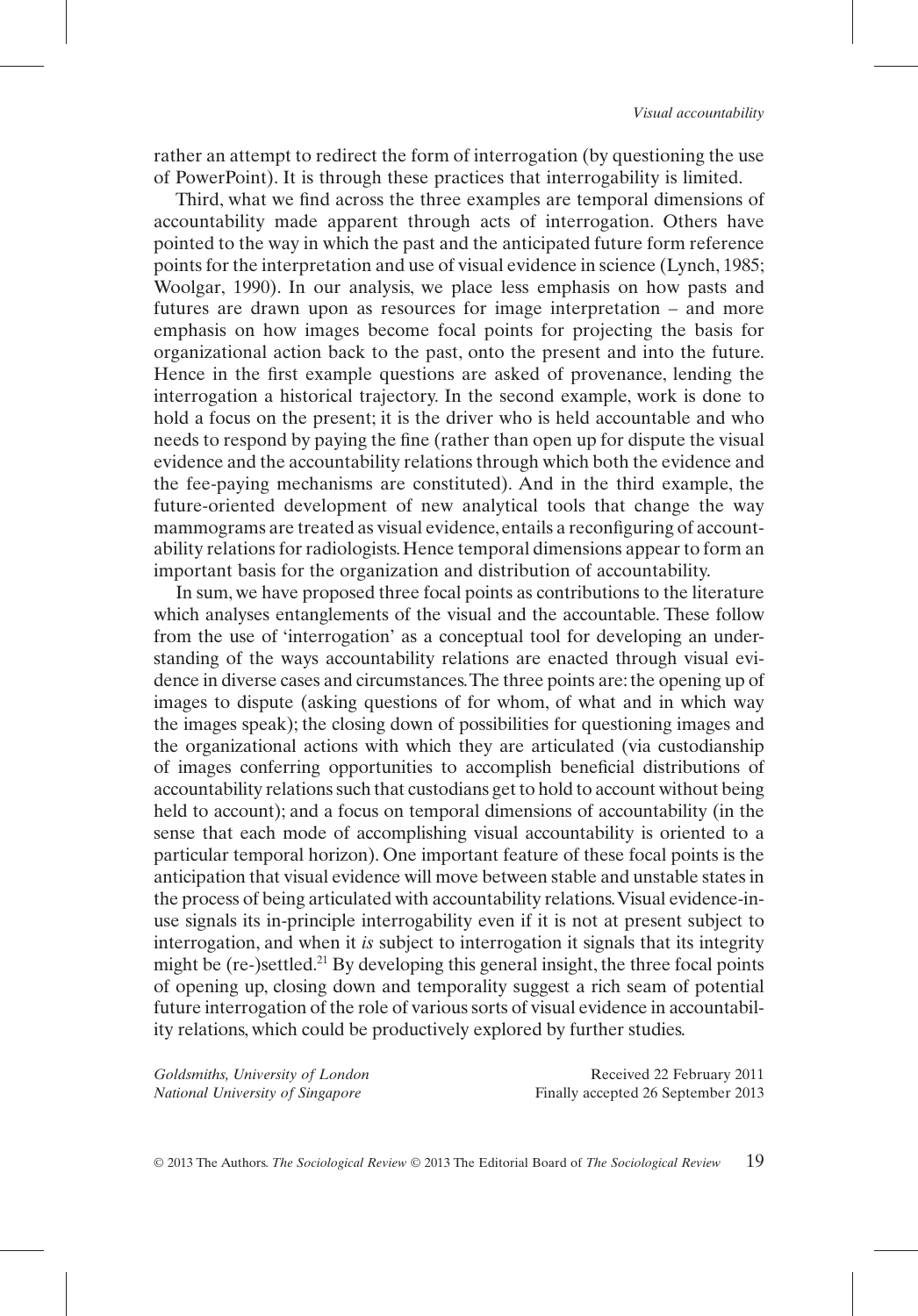## **Notes**

- 1 Although this is a currently fashionable way of talking about accountability (Neyland, 2006), such discussions over the 'recent' rise of accountability are traceable across at least 40 years of social science research (see, eg, Williams, 1973). Pertinent analyses of demands for and techniques of accountability in the past twenty years include Power (1994; 1995; 1997) and Strathern (1999a, 2000b, 2002).
- 2 Most social science interest in interrogation is focused on police work and, in particular, the work of police officers (see, eg, Leo, 1996; Irving and Hilgendorf, 1980). In this context, interrogation has a specific history, elaborate techniques, dedicated technologies and occasionally recognized experts.
- 3 Although these authors focus on the work of accounting and accountability, their theoretical starting points are distinct. The work of Power draws on neo-Foucauldian notions to explain audit rationales, whereas Munro and Strathern focus more closely on material practices in the organization of accountability. Munro (2005) offers an analysis of Strathern's (1999b) work as one basis for developing his argument that in order to see and account for some matter, one needs to be in a position to see what is to be seen.
- 4 As such, they not only show how the visual plays a role in the building of accounts, but also exhibit visual accountability in sociological method.
- 5 This line of argument, relating visual accountability to notions of power and possibility, also draws on and builds on the work of Foucault on surveillance and the gaze (Foucault, 1977, 1980). However, to the extent that the gaze is often seen as a one-sided instrument of control, actor-network theory appears to provide an approach whereby the role of the visual can be equally powerful but is less settled.
- 6 See also Munro (1996) for an analysis of centres of calculation and centres of discretion.
- 7 This of course is what makes (scientific) knowledge accountable and is used in Latour's early work as an explanation for the strength of knowledge claims. See Lynch and McNally (2005) for an account of the work involved in preserving continuity in the case of legal 'chains of custody'.
- 8 Indeed, criticism from authors allied to each approach has sometimes been pointed. See, for example, Latour (1986) and Lynch (1996).
- 9 Building on Heidegger and also Derrida's critique of Heidegger, punctualizing is used by Munro for working through the complexities of identity; in particular to provide an alternative to social theories that emphasize the fluidity of identity. Our use of punctualizing takes from this discussion the point that timing is important in how arrangements – including those that entail visual accountability – are made to reveal themselves. The idea that a 'demanding relation brings into the instant – the *Now*! – what otherwise might be deferred, or left distant' (Munro 2004: 309) provides a clue as to why and how visual evidence is made compelling in particular situations. See in particular the case of traffic violations below.
- 10 This and the following quotes are based on a newspaper report in the *Guardian*, 18 October 2007, p. 4.
- 11 Unlike the composite images studied by Daston and Galison (1992) this image was presented without any particular articulation of provenance, leaving it up to those in the courtroom to pose particular questions of where the image had come from, by whom it was produced, for what purpose and so on.
- 12 Such a scene, according to Latour (2008), is not unusual in moments of demonstration where a phenomenon hardens into a genuine fact or quickly dissipates as an artefact; the demonstration shifts between being noted as *apodeixis* (rigorous demonstration) and *epideixis* (rhetoric) whereby such a designation is an accomplishment or outcome rather than an *a priori* certainty.
- 13 The accountabilities in this case were multiple.The police surveillance team were to be held to account for their problems in producing an identification of de Menezes. Senior commanding officers were accountable for failing to adequately communicate their certainty/uncertainty of identification. Firearms officers, it was suggested during the trial, should be held to account for
- 20 © 2013 The Authors. *The Sociological Review* © 2013 The Editorial Board of *The Sociological Review*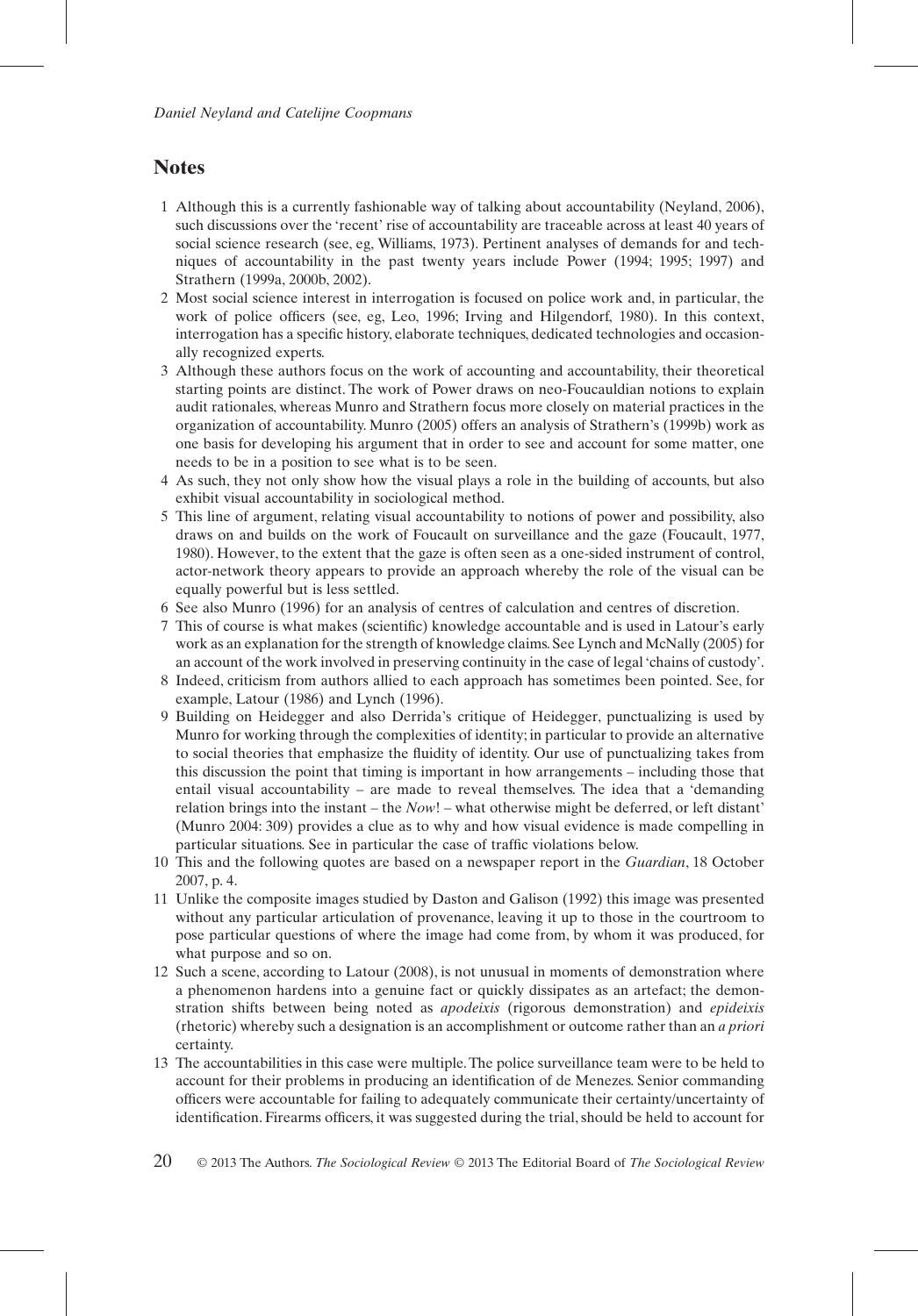arriving late at the scene. The integrity of the Metropolitan Police as an aggregate entity came under questioning during the trial.

- 14 This arrangement was based on a Home Office hypothecation system.
- 15 This is in line with UK traffic management processes generally where the term 'appeal' has all but been removed from enforcement. For example, many UK parking tickets, now termed Fixed Penalty Notices, make no mention of 'appeal'. Instead the Notices contain a long and difficult to type e-mail address to which drivers may send an 'enquiry'.
- 16 There are other ways in which Partnerships are held to account. Under the Freedom of Information Act, Partnerships are called upon to make information available on websites and on request regarding the positioning of cameras and casualty reduction rates for the last few years of Partnership operation. They do not have to tell drivers when cameras do and do not contain film.
- 17 Another example of an arrangement in which the suggestion that visual evidence is 'available' serves to organize accountability relations without sparking attempts to interrogate the evidence, is provided by Mulla (2011) in her discussion of legal uses of photographs of victims of sexual assault. Here the quantity of visual evidence made the difference. Mulla quotes a nurse examiner: 'They did not even look through the pictures [...], they just caved as soon as they saw how much there was.'
- 18 This research was financially supported through a PhD scholarship at Saïd Business School, University of Oxford. From 2004 to 2008, themes were developed at the Innovation Studies Centre at Imperial College Business School, London; financial support from the EPSRC Innovative Manufacturing Research Centre programme during that period is gratefully acknowledged.
- 19 Now succeeded by the Department for Business, Innovation & Skills.
- 20 For a complementary discussion of how'database logic' affects ways of working with medical images as diagnostic evidence, see de Rijcke and Beaulieu (2014).
- 21 In this respect, the image that is the focus of such interrogability is akin to Hetherington and Lee's 'blank figures', which 'are underdetermined and motile *within* a specific set of conditions of possibility whose effects are uncertain and not entirely predictable' (2000: 177, emphasis in original).

# **References**

Callon, M. and Law, J., (2005), 'On qualculation, agency, and otherness', *Environment and Planning D: Society and Space*, 23: 717–733.

Cole, S., (1998), 'Witnessing identification: latent fingerprinting evidence and expert knowledge', *Social Studies of Science*, 28 (5–6): 687–712.

- Cooper, R., (1993), 'Technologies of representation', in Pertti Ahonen (ed.), *Tracing the Semiotic Boundaries of Politics*, 279–311, Berlin: Mouton de Gruyter.
- Coopmans, C., (2006), 'An ethnographic study of medical imaging: mobility, representation, boundaries and utility in a digital age', DPhil thesis, University of Oxford, UK.
- de Rijcke, S. and Beaulieu, A., (2014), 'Networked neuroscience: brain scans and visual knowing at the intersection of atlases and databases', in Catelijne Coopmans, Janet Vertesi, Michael Lynch and Steve Woolgar (eds), *Representation in Scientific Practice Revisited*, 131–152, Cambridge, MA: MIT Press.
- Daston, L. and Galison, P., (1992), 'The image of objectivity', *Representations*, 40: 81–128.

Foucault, M., (1977), *Discipline and Punish*, London: Allen Lane.

Foucault, M., (1980), 'The eye of power', in Colin Gordon (ed.), *Power/Knowledge: Selected Interviews and Other Writings 1972–1977*, 146–165, New York: Pantheon Books.

Fyfe, G. and Law, J. (eds), (1988), *Picturing Power:Visual Depiction and Social Relations*, London: Routledge.

Garfinkel, H., (1967), *Studies in Ethnomethodology*, Englewood Cliffs, NJ: Prentice-Hall.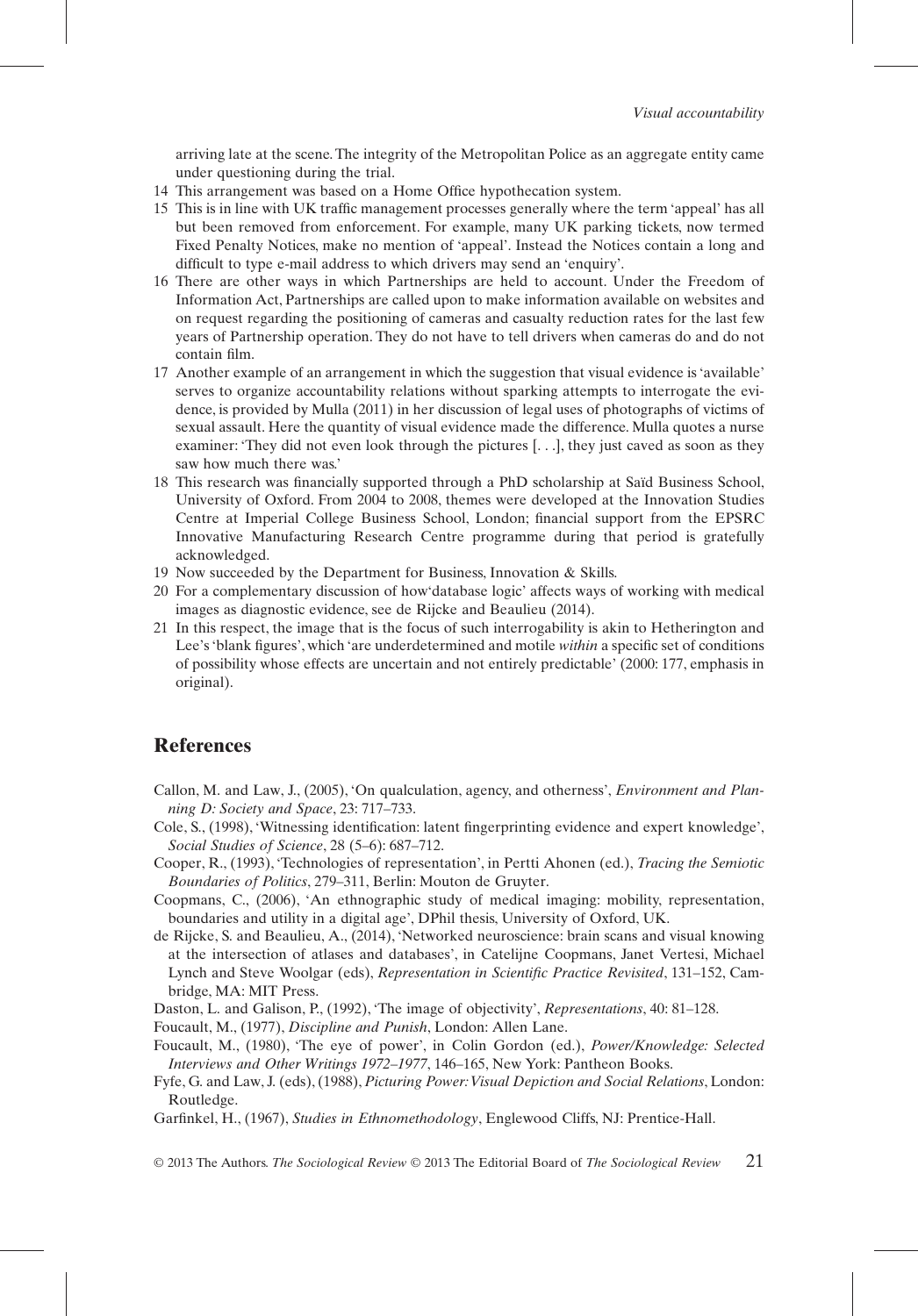Goodwin, C., (1994), 'Professional vision', *American Anthropologist*, 96 (3): 606–633.

- Goodwin, C., (1995), 'Seeing in depth', *Social Studies of Science*, 25 (2): 237–274.
- Goodwin, C. and Goodwin, M.H., (1996), 'Seeing as situated activity: formulating planes', in Yrjö Engeström and David Middleton (eds), *Cognition and Communication at Work*, 61–95, Cambridge: Cambridge University Press.
- Hartswood, M., Procter, R., Rouncefield, M. and Slack, R., (2002), 'Performance management in breast screening: a case study of professional vision and ecologies of practice', *Journal of Cognition, Technology and Work*, 4 (2): 91–102.
- Heath, C., Hindmarsh, J. and Luff, P., (1999), 'Interaction in isolation: the dislocated world of the London Underground train driver', *Sociology*, 33 (3): 555–575.
- Heath, C. and Luff, P., (1999), 'Surveying the scene: the monitoring practices of staff in control rooms', in Jan Noyes and Martin Barnsby (eds), *Proceedings of People in Control: An International Conference on Human Interfaces in Control Rooms, Cockpits and Command Centres*, 1–6, University of Bath: IEE Press.
- Hetherington, K. and Lee, N., (2000), 'Social order and the blank figure', *Environment and Planning D: Society and Space*, 18: 169–184.
- Hindmarsh, J., (2009), 'Work and the moving image: past, present and future', *Sociology*, 43 (5): 990–996.
- Irving, B. and Hilgendorf, L., (1980), *Police Interrogation: The Psychological Approach* (Royal Commission on Criminal Procedure Research Study No. 1), London: HMSO.
- Jasanoff, S., (1998), 'The eye of everyman: witnessing DNA in the Simpson trial', *Social Studies of Science*, 28 (5–6): 713–740.
- Justesen, L. and Mouritsen, J., (2009), 'The triple visual: translations between photographs, 3-D visualizations and calculations', *Accounting, Auditing & Accountability Journal*, 22 (6): 973–990.
- Latour, B., (1986), 'Will the last person to leave the social studies of science please turn on the tape-recorder?' *Social Studies of Science*, 16: 541–548.
- Latour, B., (1987), *Science in Action: How to Follow Scientists and Engineers through Society*, Milton Keynes: Open University Press.
- Latour, B., (1990), 'Drawing things together', in Michael Lynch and Steve Woolgar (eds), *Representation in Scientific Practice*, 19–68, Cambridge, MA: MIT Press.
- Latour, B., (1999), 'Circulating reference: sampling the soil in the Amazon forest', in *Pandora's Hope: Essays on the Reality of Science Studies*, 24–79, Cambridge, MA: Harvard University Press.
- Latour, B., (2008), 'The Netz-Works of Greek deductions', *Social Studies of Science*, 38 (3): 441–459.
- Law, J., (1994), *Organizing Modernity*, Oxford: Blackwell.
- Law, J., (1996), 'Organizing accountabilities: ontology and the mode of accounting', in Rolland Munro and Jan Mouritsen (eds), *Accountability: Power, Ethos and Technologies of Managing*, 283–306, London: International Thomson Business Press.
- Law, J. and Benschop, R., (1997), 'Resisting pictures: representation, distribution and ontological politics', in Kevin Hetherington and Rolland Munro (eds), *Ideas of Difference: Social Spaces and the Labour of Division*, 158–182, Oxford: Blackwell.
- Leo, R., (1996), 'Inside the interrogation room', *Journal of Criminal Law and Criminology*, 86: 266–303.
- Livingston, E., (2006), 'The context of proving', *Social Studies of Science*, 36 (1): 39–68.
- Lynch, M., (1985), *Art and Artifact in Laboratory Science: A Study of Shop Work and Shop Talk in a Research Laboratory*, London: Routledge & Kegan Paul.
- Lynch, M., (1996), 'DeKanting agency: comments on Bruno Latour's "On interobjectivity" ', *Mind, Culture, and Activity*, 3 (4): 246–251.
- Lynch, M. and McNally, R., (2005), 'Chains of custody: visualization, representation and accountability in the processing of forensic DNA evidence', *Communication and Cognition*, 38: 297– 318.